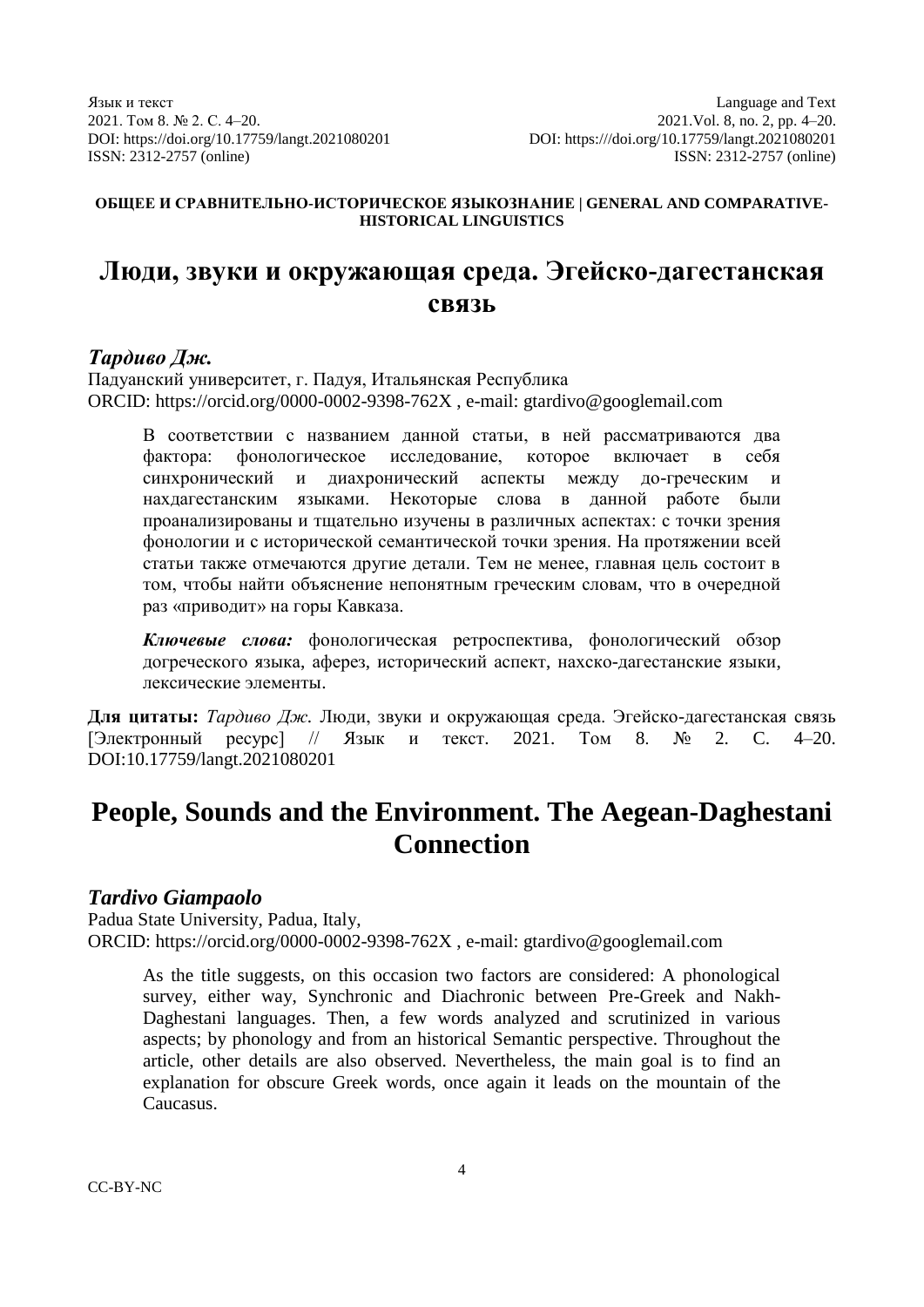*Keywords:* phonological retrospective, phonological review of pre-Greek, apheresis, historical aspect, Nakh-Dagestan languages, lexical elements.

**For citation:** Tardivo G. People, Sounds and the Environment. The Aegean-Daghestani Connection. *Yazyk i tekst = Language and Text*, 2021. Vol. 8, no. 2, pp. 4–20. DOI:10.17759/langt.2021080201 (In Russ.).

## **The phonological retrospective A comparative phonological perspective**

New theories are – in general – seen with skepticism, which is perfectly conceivable. In order to demonstrate its validity, the core project must lean on a solid basis. In the Linguistic field, the correct method is known as «regular sound change». Of course, there are many words worldwide that resemble each other, however, the regular sound changes allow us to identify the real relationship between languages; outside of this specific method, it must be seen as Folketymologies or chance similarities.

The proposal of an ancient relationship between Greek and the Caucasian languages is not very news. In the past, some attempts to reconnect Georgian and unetymologized Greek words failed (Klimov 1984)<sup>1</sup>. The main problem with the North Caucasian languages, is the lack of attested written sources, which is of great concern for scholars; and it is seen as a weak point. Despite the conceivable criticism, the oral form tends not to rapidly change over the time. According to M. G. Bartoli<sup>2</sup>, more isolated and environmentally less accessible is the area, more conservative is the language (or are the languages); and the Caucasus mountain offers not only a great variety of languages, but also a unique linguistic richness.

The preservation of the Basque is due to the location in the Pyrenees mountains, the same as it occurs with (e.g.:) the Rumantsch in the Alps. It seems obvious that the environment plays an important role in the *continuum* of daily language usage. Only external contacts might affect – more or less – people's way to speak, and in the case of the Northern Caucasus, Islam means partial replacement of the original lexicon – and some morphological feature – with the Perso-Arab-Turkism borrowings/loanwords. Earlier than that, some words were already borrowed from other languages within the area (e.g.: Georgian, Armenian, Ossetian, etc…).

The picture as a whole is not always clear. Therefore, it is not a good reason for avoiding a linguistic investigation.

Among the aspects to take in consideration, the parallel evolution of the sound position. Most languages of the same group tend to develop in the same direction; it depends on the accent/intonation and any other phonological environment.

In the first part of this research paper, there are some phonological parallels between Pre-Greek and some Centro-Oriental Northern Caucasian languages. It is symptomatic that those languages developed in the same phonological manner; their changes are almost the same as the Pre-Greek.

The first part of the article is dedicated to phonological changes spotted by Beekes for the Pre-Greek. It might sound very unlikely that Daghestani languages and dialects also went to a similar event.

## **A preliminary phonological overview of the Pre-Greek**

As we know, Beekes (2003, 2007, 2010, 2014) wrote extensively about Greek language and its

Klimov, see Bibliography

Bartoli, M., see Bibliography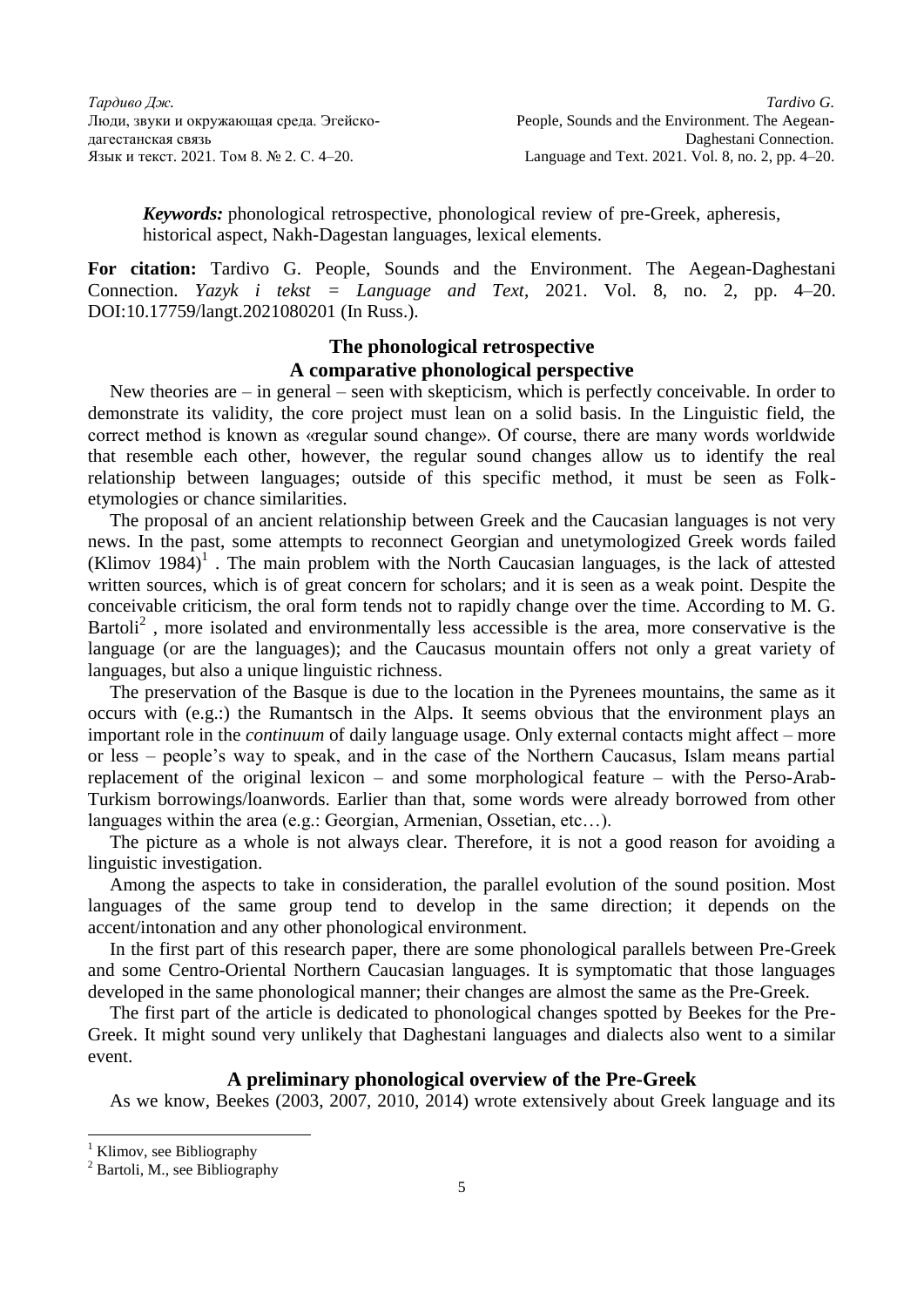phonological aspects. There are three main distinctive traits to take in consideration: Greek words of IE origin; borrowings from other languages, and some of unexplained origin. The last one is also split up between words with regular changes and words with random aspects.

Despite the effort to sieve the lexemes, Beekes met fierce criticism by scholars. His rational view of the Greek language is centered on «regular sound change, exceptionless»; for this reason, a second group of words are classified as Pre-Greek, and the last part are «of unknown origin».

In his description of the Pre-Greek lexemes, there are phonological changes very side by side to the North Caucasian languages, especially of the Central-Eastern family.

The first step is to go through his observations about the Pre-Greek phonological character, and from there, to see where it leads to.

Throughout the pages, both aspects are considered: Synchronic and Diachronic.

### **1. The opposition**

Within Greek-IE, the opposition *voiced ~ voiceless ~ aspirated* are of primary importance, meanwhile the Pre-Greek set of consonants ignoring such opposition; e.g.: κοστή ~ γοσταί ά ά 'barley', Θαργήλια ~ Ταργήλια 'the feast of T. before the harvest', καλλαρίας ~ χελλαρίης ~ γελαρίης 'a kind of cod-fish', κάλχη ~ χάλκη ~ χάλχη 'purple flower', πέλλα ~ φελλεύς 'stone'. It is already clear that the variation  $\kappa \sim \gamma \sim \chi$ ,  $\tau \sim \theta$ ,  $\pi \sim \varphi$  expressed in this small word list are alien to the IE standard, at the same time, they are found within Daghestani languages; like in the Lezghian group:

Table 1

| Lezghian group |                                             |  |  |  |  |  |
|----------------|---------------------------------------------|--|--|--|--|--|
| հոքով          | $T_{\text{eabhur}}$ Rudukh $K_{\text{ruz}}$ |  |  |  |  |  |

| Lezg.                | Tabasar. Agul         |                       | Rutul       |                 | Tsakhur Budukh Kryz | Khinal. Archi                                                                                                           |    | Udi             |
|----------------------|-----------------------|-----------------------|-------------|-----------------|---------------------|-------------------------------------------------------------------------------------------------------------------------|----|-----------------|
| $t', \overline{ts}'$ | $t', \overline{ts}',$ | t:, t', ts' $ t', d $ |             | $t', \emptyset$ |                     | t', s                                                                                                                   |    | $ t, \emptyset$ |
|                      |                       |                       |             |                 |                     |                                                                                                                         |    |                 |
| k, k'                | $\mathbf{k}$          | $\mathbf{k}$          | $k^2$ , $2$ | k               | A                   | $\mathbf{k}^{\prime},\mathcal{O}% _{\mathbf{u}}^{\prime\prime}\mathbf{u}^{\prime\prime}\mathbf{v}^{\prime\prime\prime}$ | k: | lk:             |

However, the Pre-Greek language shows an alternative characteristic: a phonological frame completely different from the common IE scheme. In this case, the three main vowels (*a, i, u*) play an important role, as the opposition consists of *plain ~ palatalized ~ labialized* set of consonants; and the list – according to Beekes – is formed by three stops (*p, t, k*) and five continuous consonants (*s, r, l, m, n*); so

 $k - k^j - k^w$ ;

 $t - t^j - t^w$  $p - p^j - p^w$ ,

etc...

In the Eastern Mediterranean area, neither the IE nor the Afro-Asiatic linguistic families display such peculiarity. Conversely, all North Caucasian languages shows this typology:  $C - C^j - C^w$ .

## **2. The aphaeresis**

The fluctuant presence of an  $\alpha$ -, very inconsistent, described by Beekes as "The definition is 'initial vowel' that is present or absent in (nearly) identical forms'; for we cannot say whether the vowel disappeared or was added under certain circumstances.", like ἀσφόδελος ~ σφόδελος, σφοδελός, σποδελός 'asphodel, *Asphodelus ramosa'*, Ακακαλλίς ~ κακαλίς 'narcissus flower' (Brown 1985: ᾿ 26-27, Tardivo-Kitselis 2019: 3).

Such aspect pose a question for the Aegean side, meanwhile, in the Daghestanian side, words are in #C. Such ambiguity is expressed only in the Aegean side; at the end, the result is: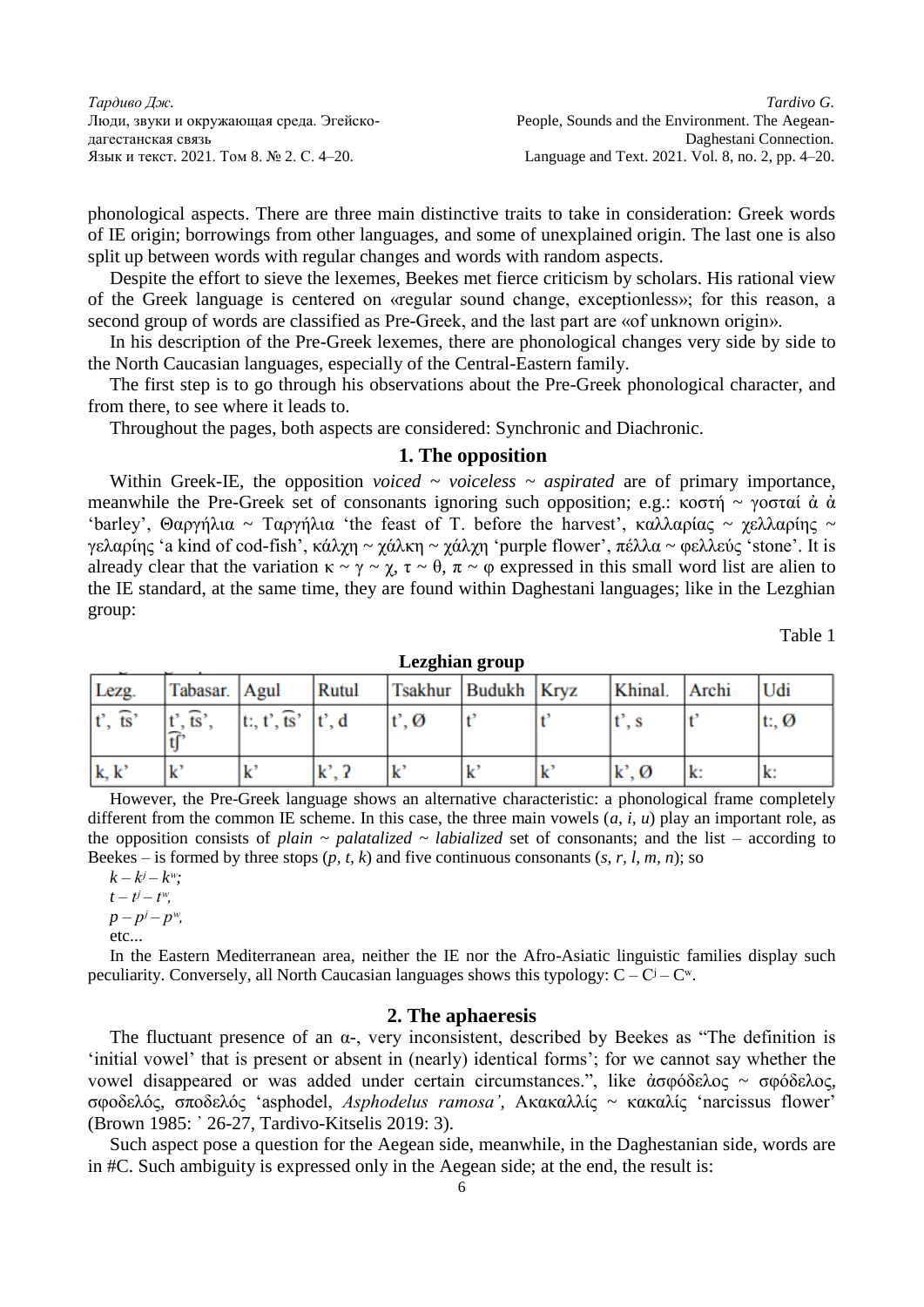$Aegean : \alpha_{\mathsf{B}} \mathcal{O}_{\mathsf{B}}$ .

Daghest.: Ø-, Ø.

For instance, Ακακαλλίς ~ κακαλίς 'narcissus flower' shows agreement with *gagali* 'flower' of the Tsezi language (Tsezic group).

It is quite possible that the  $\alpha$ - works as an "article" or the like, in any form, a determinative; and because the morphological aspect is unclear, the debate still is open.

## 3. K-, T- $> 0$

According to Beekes "There are instances where a velar or a dental may be absent in initial position […] As an explanation one could think here of an uvular, *q."*. A good example is καλινδέομαι ~ ἀλίνδω 'to roll, to wallow'.

The same phonological aspect is also seen within the Andian group, like

- Andi *ɢʷon* 'рог / horn', but

- Botlikh *ʁʷani*; Godoberi and Tindi *ʔ ʷani*, *'uni*; Chamalal *'um(i)*; *'un(i)*, *'unu*; Bagulal *'un*; Karata (Tokita dialect) *ʔoni* 'голова / head'.

This phonological development – within the Andian group – could be of the later period, however, it is difficult to ascertain the exact period of time.

So, in the Aegean side κ-, Ø-, which is not different from the uvulars (voiced stop and voiced fricative) exposed in  $G^w$ -,  $B^w$ - >  $?^w$ - >  $?^2$  case.

## **Some lexical items**

After the possible phonologic parallel, some words are well preserved throughout the time; and the partial «sound change» is not an obstacle for a comparison between the two wings of Anatolia. Their consistency is also helpful, it allow them to determine what kind of contacts existed since then.

The words taken in considerations are:

1. A group of children.

2. The fly [INSECT]

3. The sea urchin.

4. The house.

Despite the lexemes seems very casual, for some reasons, they have an interconnection from a glottochronological point of view, as explained in the discussion at the end.

#### **Herds or people?**

As Marielle Tsaroïeva wrote in her book "*Racines mésopotamiennes et anatoliennes des Ingouches et des Tchétchènes*" (2008) [Mesopotamian and Anatolian roots of the Chechens and Ingush], the title pointed up at the fact that the isolation of the Caucasian people were – throughout the time – not so real; and the language of each village (or *aul*) reveal some form of contacts with the external world. Like any other mountain place on Earth, the process takes ages to do so, however, it was relentless. This is the reason why a common root between North Caucasian languages and Greek (actually Pre-Greek) is possible.

Let's take in consideration a very disputed case: βο α · γέλη παίδων. Λάκωνες 'a group of ῦ ἀ children' (Laconian), quoted by Hesykhius.

Definition and other details begun with R.S.P. Beekes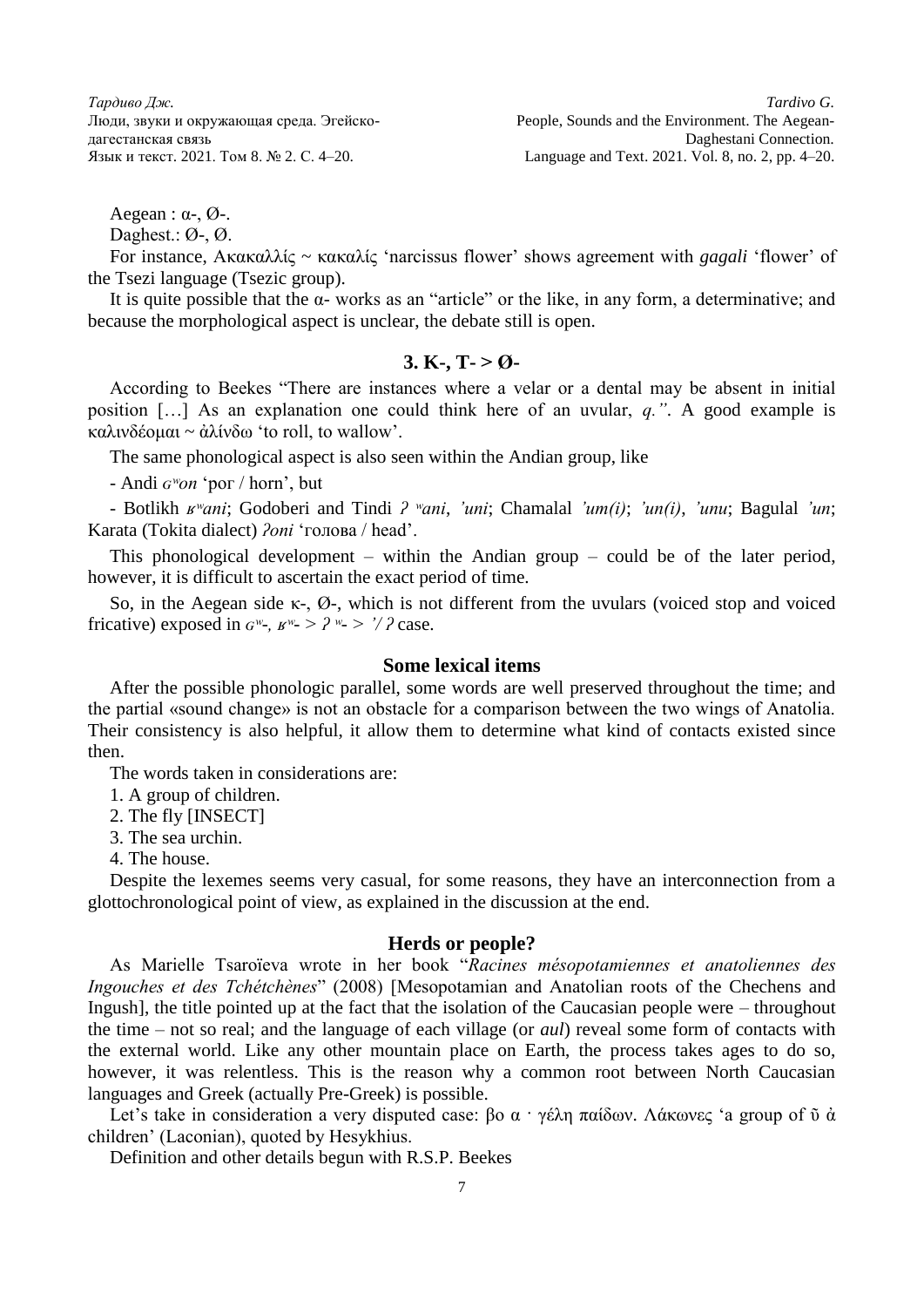Variant: Wrong accent according to DELG (Chantraine). βουόα· ἀγέλητις 'a herd' (*Etymologicon Magnum* [208, 6]; perhaps from βουσόα, to σεύειν ? But the original σσ would not have disappeared; Wahramann *Glotta* 17 (1929): 242 supposes an hyper archaism).

According to von Blumenthal 1930: 9, the world is Illyrian for φυή; this is semantically improbable. See Bechtel 1921, 2: 368f. and Kretschmer *Glotta* 17 (1929): 242.

This description is in full agreement with Chantraine's words "[…] hypothèse en l'air qui ne va pas pour le sens. Un rapport avec βοῦς est plausible, mais par quelle dérivation?".<sup>3</sup>

Despite these basic notes, Rémy Viredaz (*Museum Helveticum*, 1992: 49, 4f.) wrote an interesting article on the subject: **Arcadien** βουσος, **Laconien** βουα. Later on, A. A. Déniz endorse Viredaz's explanation in his article: "Linguistic notes on the Spartan ἀγωγή: βούα and βουαγός / βοαγός".

The definition of γέλη 'herd (of horses)', but in Crete and at Sparta 'bands in which boys were ἀ trained<sup>24</sup>. More explanations are found in Déniz's article: "Young boys enrolled in the Roman and imperial Spartan γωγή were given military, sportive, and musical training. Although the question is  $\dot{\alpha}$  a matter of dispute, there is evidence that Spartan φηβοι were admitted to the γωγή within their  $\ddot{\epsilon}$ ά own βά (Πιτανάται, Μεσοάται, Λιμναε ς, Κονο(h)ουρε ς and Νεαπολ ται) and divided into five  $\dot{\omega}$ ῖ ῖ ῖ groups according to age […] This annual appointment was of some importance, for it was held only by boys belonging to the most prominent families and βουαγός was retained as an honorific title throughout adult life.".

For this reason, Beekes's translation of γέλη is 'herd, troops'. So, the explanation of ἀ βο α · γέλη ῦ ἀ παίδων 'a group of children' seems very clear.

To summarize Viredaz and Déniz's articles, their involvement of ancient Greek words for 'cattle' et sim. are not sufficient to retain this lexeme within the IndoEuropean linguistic family.

Both Chantraine and Beekes are right to suspect an external source, more likely to be a survival from the very early period (Bronze age), in other words, a substrata element.

As stated on several occasions, the North Caucasian area seems good enough for a serious comparison, a great source of information. Is worth it to quote Marielle Tsaroïeva and her explanation about "troops [et sim.]".

"Or, le mot *b'atša* signifiait primitivement «chef de cents guerriers» (< *b'a* ou «cent» < *b'u* ou «troupe»), comme le capitaine des anciens Sémites"<sup>5</sup> , more specifically:

**w'ou** (Ingouche) et **b'ou** (Tchétchène) «guerre», d'où les nomes des tours de guerre; *b'u* ou «armée» (v.), puis «attroupement, foule, ramassis»; *w'ow-lo* et *b'ow-lo* ou «garde, gardien» *b'owxo* ou «guerrier»; *w'a-tša* et *b'a-tša* ou «commandant, capitaine; chef des cents (*b'a* étant «cent» < *b'u* «attroupement»), élus par les guerriers lors des campagnes militaires".

[**Eng.**: "The word b'atʃа originally it means «commander of 100 warriors» (< *b'a* ou «one hundred»  $\leq b'u$  or «troops»), like the captain of the Semites", more specifically:

**w'ou** (Ingush) and **b'ou** (Chechen) «war», hence, words for war; *b'u* or «army» (v.), further «troops, crowd, bunch»; *w'ow-lo* and *b'ow-lo* or «guardian» *b'ow-xo* or «warrior»; *w'a-tʃа* and *b'atfa* or «commander, captain; chef of 100 (*b'a* means «100»  $\lt b'u$  «troops»), etc….".].

Such preliminary explanation from the Central area, it goes straight away to the eastern side of the North Caucasian mountains chain, like Avar *bo* (-*jaɬ, -l // -dul, -jal*) 'народ, общество, ополчение, войско, рать / people, society, militia, army'. The oblique form is quite popular,

<sup>&</sup>lt;sup>3</sup> [an hypothesis with no sense. A relationship with βος is plausible, but the derivative form is problematic] <sup>4</sup> LSJ

 $5\overline{\mathrm{M}}$ . Tsaroieva, p. 275 and p. 277; see Bibliography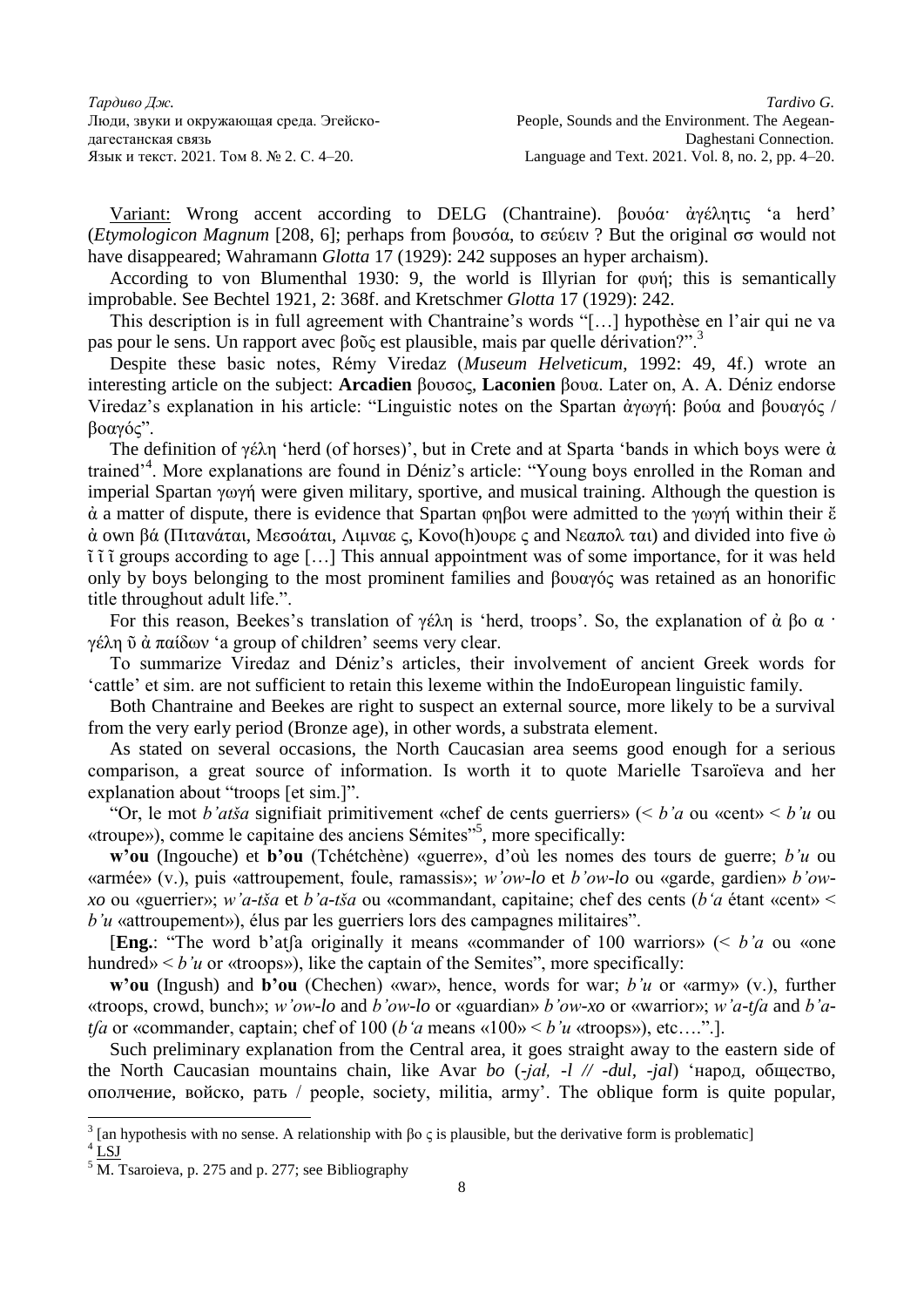because it also is the denomination of the language itself "The literary language is based on the Khunzakh dialect which was also the basis of the old "bol mats' .." ("army language"), the common Avar *lingua franca*.".

This word appear also in the Archi language (Lezghian group) as bo*tɬ* 'народ, люди / people, nation', probably a borrowing from the Avar language.

Based on this database, it seems that only Avar and Chechen-Ingush offers a valid proposal to the Pre-Greek βο α. From a Semantic perspective, both Aegean and Central-Daghestani languages bear  $\tilde{\upsilon}$  the meaning of 'troops', hence, the transposition of «herd  $\rightarrow$  group» will be more doubtful, as Chantraine pointed up in his comment.

#### **The fly**

In the Greek language, μυ  $\alpha$  is the common name for 'fly' (the insect), and it is of IE origin;  $\tilde{\iota}$ however, in the Cretan record another word appear: θάπτα, which it is not of IE origin.

The detailed phonological description is well presented by Brown in two distinct paragraphs; as it shows two different forms in the Aegean side, and a Pre-Latin form in the Italic peninsula.

θ 102

"The Cretan word is to be connected with  $\delta \alpha \pi \eta \zeta$  "gnat" (Lykophron, 1403) and Latin tabanus "gadfly", thus show a pre-Greek and pre-Latin alternation  $\theta \sim \delta \sim t$ . This should also be compared with gloss  $\lambda$  409, see below.

Latte emends this gloss: θάπτρα · μν μα. Κρ τες. This would give a purely Greek explanation. ῆ ῆ There is, however, no reason to suspect that the text is corrupt. Furthermore, as it shown above, the Cretan word can be shown to have cognates from the same pre-Greek source"<sup>6</sup>.

λ 409

λάττα · μυῖα. Πολυρρήνιοι [MS].

λάττας · μυῖα. Πολυρρήνιοι [Latte]

"Latte's emandation is on the assumption that λάττας is from an earlier \*λάπτ ς, Doric for  $\bar{\alpha}$ \*λάπτης, from the verb λάπτω on the analogy of δάπτης and δάπτω. However, \*λάπτης is not attested in Greek and to derive a word for "fly" from λάπτω is not convincing; and, in any case, λάπτω itself has no known etymology.

There is no reason to suppose that λάττα needs emendation. It is indeed for an earlier \*λάπτα, showing the regressive assimilation of consonants that is typical of Cretan forms. But Polyrrhenian λάπτα (←\* λάπτα) should be compared to θάπτα, which is also found in Crete. The alternation of λ with dental plosive is a feature of certain pre-Greek borrowings. We thus have here a further form of the pre-Greek word for "fly" or "gnat": Polyrrhenian λάττα (← \*λάπτα), Cretan θάπτα Greek δάπτης, Latin tabānus"<sup>7</sup>.

From a geographical point of view, this word ("fly") go with ράχνη  $\sim$  ά arāneus 'spider', both are found exclusively in the Greek and Latin languages. In any form, all Daghestani languages (except a few) show a relationship with the Pre-Greek lexeme, and the phonological explanation is expressed in the commentary section below.

Table 2

### **Daghestani languages show a relationship with the Pre-Greek lexeme**

 $6$  Brown, op. cit., p. 57

 $<sup>7</sup>$  Brown, op. cit., p. 77</sup>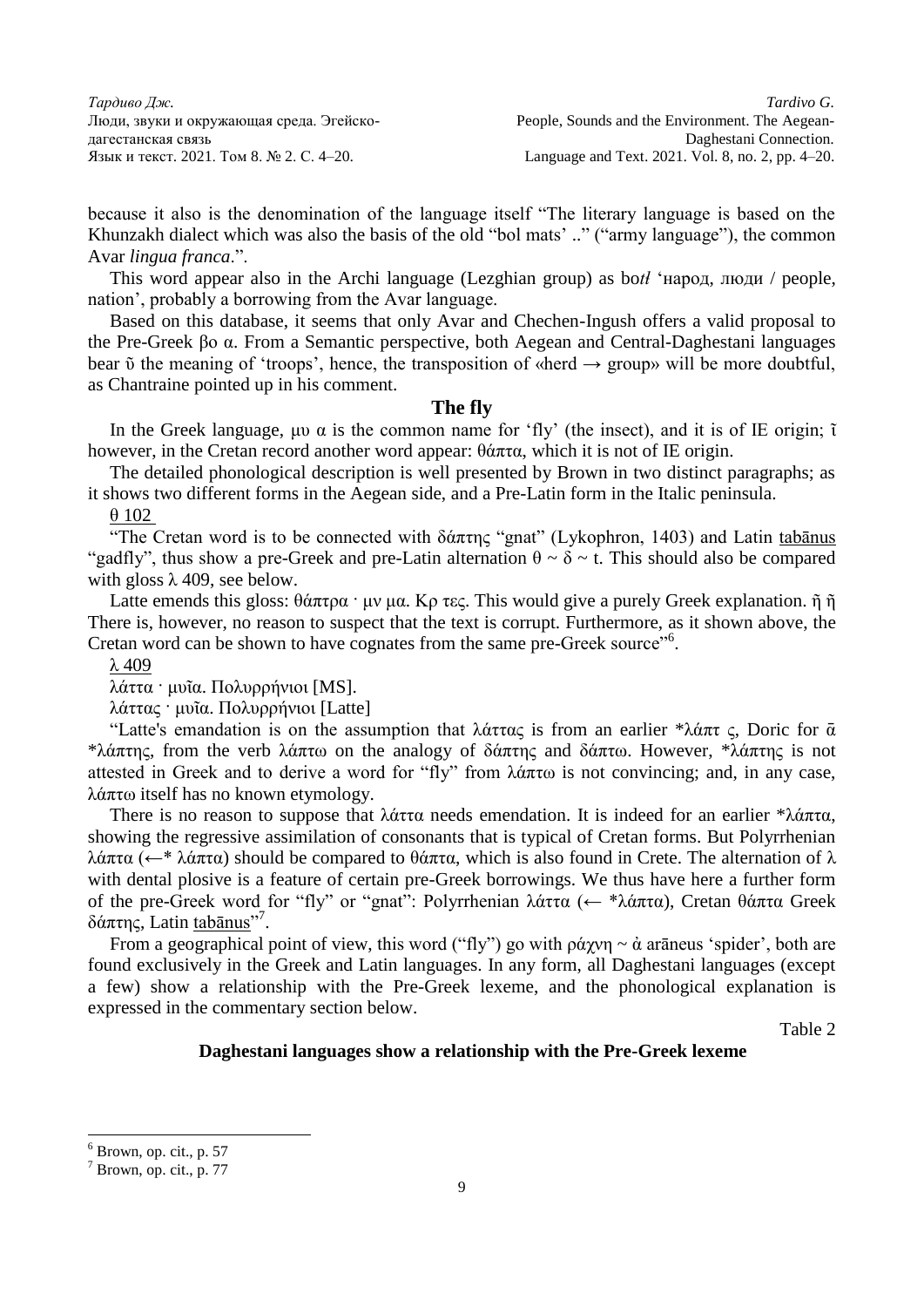| Avar                                            | $t'$ ot'             | $3rd$ class | муха / fly  |
|-------------------------------------------------|----------------------|-------------|-------------|
| Andi                                            | t'ent'a              | $3rd$ class |             |
| Akhwakh                                         | t'it'i               | $3rd$ class |             |
| Chamalal                                        | t'unt'               | $3rd$ class |             |
| Tindi                                           | t'unt'u              | $3rd$ class |             |
| Bezhta (Inkhokvarian),<br><b>Tsez and Hinuq</b> | t'ut'                | $3rd$ class |             |
| <b>Bezhta</b>                                   | $t'$ ot'             | $3rd$ class |             |
| Hunzib                                          | $t'\tilde{o}t'$      | $3rd$ class |             |
| Darghin (Chirag)                                | t'et'                | $3rd$ class |             |
| Lezghian                                        | $t^{\mathbf{w'}}at'$ |             |             |
| Rutul                                           | did                  | $3rd$ class |             |
| <b>Kryz</b>                                     | $t''$ it'            | $3rd$ class |             |
| Agul                                            | t'ut'                |             |             |
| <b>Budukh</b>                                   | t'ut'                | $3rd$ class |             |
| Udi                                             | t:at:                |             |             |
| <b>Tsakhur</b>                                  | t'ot'                | $3rd$ class | пчела / bee |
| Archi                                           | t'ant'               | $3rd$ class |             |
| Pre-Greek                                       | θάπτα                |             |             |
| Latin                                           | tabānus              |             |             |

 $-$  Also in Chamalal (Gigatl) t'unt'ú.

- In some Avar dialects  $t'ut'$  'ib.'.

- Within the Darghin area, Akusha, Tsudakhari, Sirhani t'ent', Urakhi t'ant', Muiri t'int', Kajtaghi t'ut'ar, Kubachi t'at' 'ib.'.

- In Akhwakh a derivative form:  $t'$ it'ik: 'o 'слепень / horse-fly'.

- The word is also used for 'bee'(in Hunzib), and in some languages (Tsez, Bezhta) it is a complementary word for 'bee  $\leftarrow$  honey + fly', but in Kryz 'bee  $\leftarrow$  honeycomb + fly'.

## Comment.

The presence of a voiceless nasal in the Daghestani list is not in opposition to the labial sound; as the Lezghian language still is preserved through a labialized consonant (*t '- ʷ* ), expressed by other languages with a labial vowel *(-o-/-u-*) (Tardivo 2020/1).

The attested Latin form shows *a* -*b*-. From this perspective, a process of labial sounds:  $p^j > b > w$  $(>$ <sup>\*</sup> $m$ ) > *n* is also possible. Furthermore, when the voiceless plosive turned to a nasal, the register tone changed, although the Andi and Tindi forms preserve the final syllable; such tonal development is expressed by the presence of a second voiceless plosive (*-t'*).

Nevertheless, the Rutul form in *d-/-d* exposed here shows no opposition with the voiceless plosive, as already illustrated in the scheme.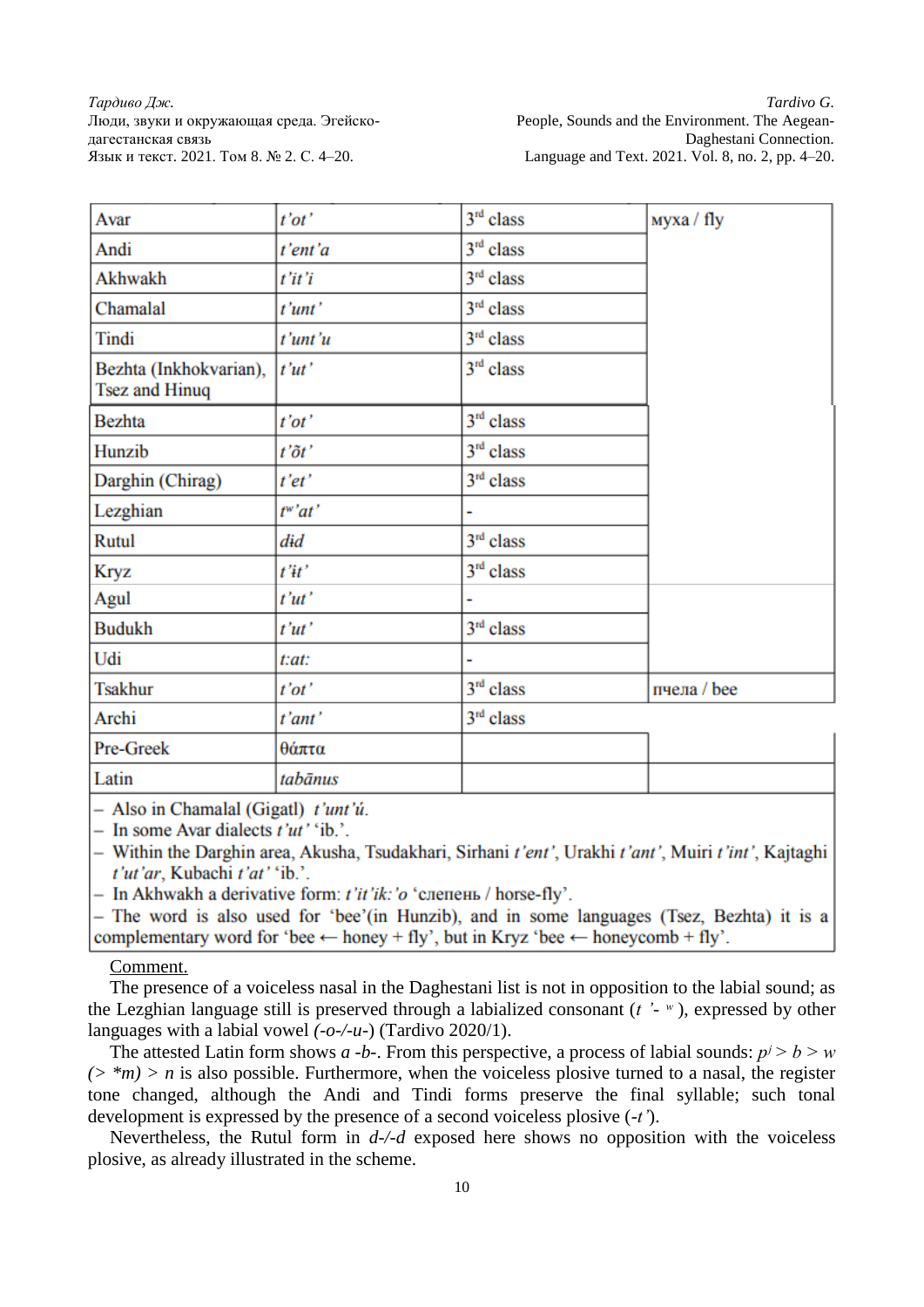From a socio-glottochronological analysis, it is self-evident that Greeks and Pre-Greeks shared lexical items, as μυ α and θάπτα were both in use in the island of Crete. So, all the substrata  $\tilde{\iota}$ elements are strong indications of the resilience over the time, and that is due to their ability to dominate Nature with technological advanced tools; that means, the attested form in Latin must be seen as a signal of knowledge that imply communication between areas of the Mediterranean Sea. The so-called Mediterranean substrata words are seen as remnants of unknown people living in the basin; and it is common opinion that different – perhaps unrelated – people used to live in those places, such as Greece, Italy, Anatolia.

There are no evidence of a common origin, but the hypothesis that Pre-Latin and Pre-Greek were connected – in somehow – is very high; like ἀράχνη ~ *arāneus* 'spider', καμάν ~ *campus* 8 'field' and some others.

## **The thorn**

Even with a glimpse, the Caucasus is  $-$  geographically speaking  $-$  a mountain chain between Asia and Europe. Yet, the linguistic richness of the indigenous languages of the area include the word for 'sea', and this detail is quite amusing; or more realistically, a very questionable fact.

The maritime side of the Daghestan is represented by the Caspian Sea, which is difficult to reach from the highland settlements.

Conversely, the island of Crete – as such – is part of the Mediterranean Sea. Despite the environmental differences, the linguistic background shows a semantic application of terrestrial items to marine's life.

This is the case of 'sea-urchin', a marine animal – as the name suggests – with thorny ends. There are two interrelated words for them: βρυτοί and βρύσσος. As Beekes retrieve from ancient  $\dot{\alpha}$ sources; in this case, mainly from Aristotle.

The definition and description is quoted here:

1. βρυτοί · χίνων θαλασσίων ε δος [m.] 'a kind of sea-urchin'. ἀ ἐ ἶ

Variations go directly to μβρυττοι · ε δος χίνων θαλασσίων 'id.', βρύττος (by Aristophanes), ἄ ἶ ἐ βρύσσος (by Aristoteles).

2. βρύσσος [m.] 'a kind of sea urchin'.

Variations include μβρυττοι · ε δος χίνου θαλασσίου, Αριστοτέλης α του ἄ ἶ ἐ ᾿ ὐ ῖ ὺς δεὺ βρύττους καλε 'kind of sea urchin, also called βρύσσος by Aristoteles (Hesykhius) (also μβρυττοι); also βρύττος ἄ · ε δος χίνου πελαγίου, ς φησιν Αριστοτέλης, ο δε ἶ ἐ ὥ ' ἱ ἰ ἄ ἤ ὺ χθύν, ο δεὺ τρισυλλάβως, μβρυττον, ν, Λάχης ποιε 'some: a fish; others, with three syllable, μβρυττον [?]' (Hesykhius; it cannot be ῖ ἄ concluded that the reading ἄμβρυττοι is false).

The variants, together with the prenasalization, prove that this is a Pre-Greek word.

The first element to be considered, the aphaeresis of  $\alpha$ -, as illustrated above and on other occasions (Tardivo-Kitselis 2019:3).

Table 3

#### **The synchronic aspect of an aphaeresis is well manifest in this word**

<sup>8</sup> This association is not accepted by Mallory-Adams (p. 384)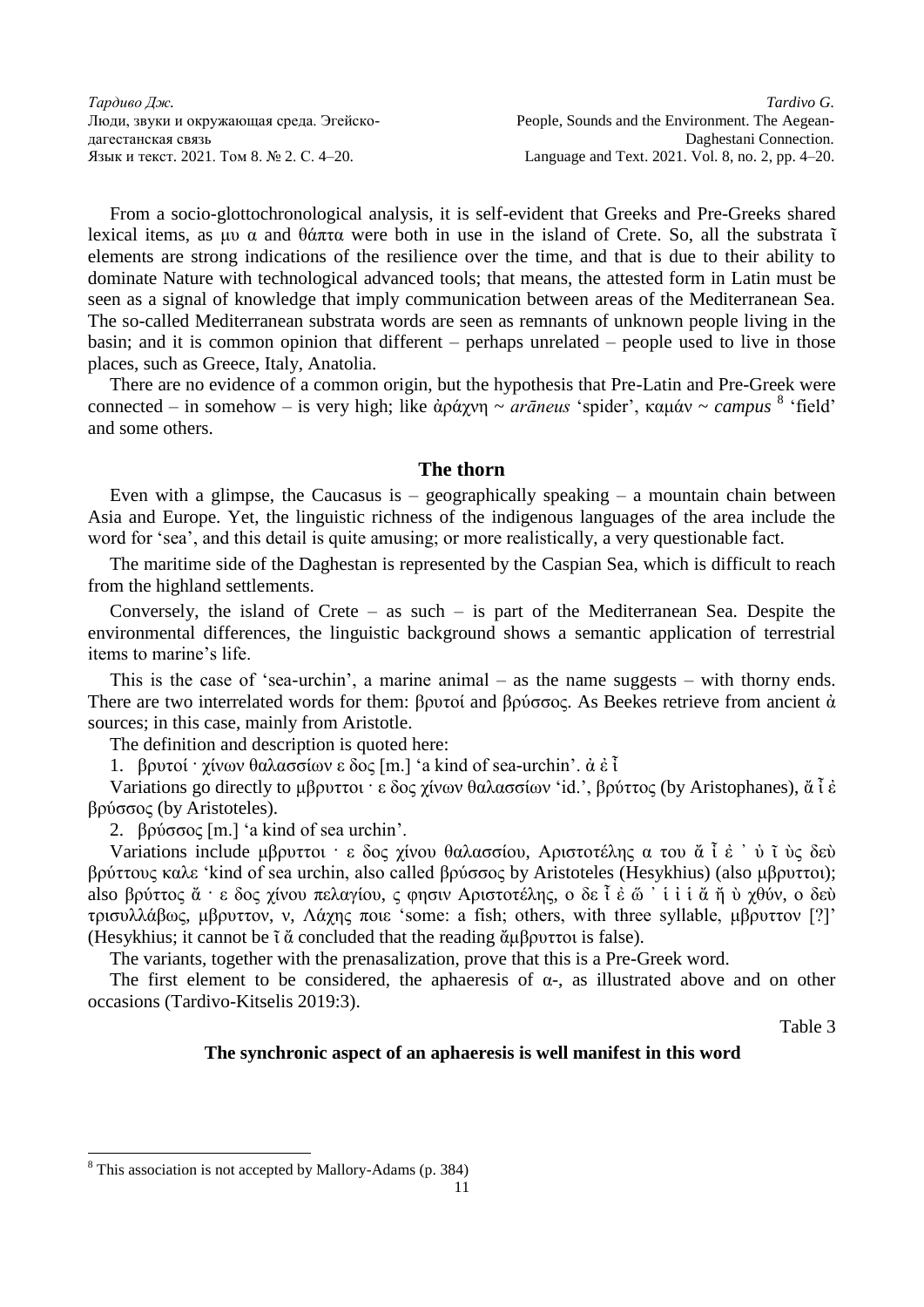| αμβρυττοι                | ἄμ- |
|--------------------------|-----|
| αβρυτοί                  | α-  |
| $\beta$ ρύττος ~ βρύσσος | #C- |

Other aspects to take in consideration, it is the fluctuant presence of the nasal labial sound (-μ-). The interchange of  $-\tau$ - $-\tau$ - $-\sigma$ - $\sigma$ - is of secondary importance. To resume the synchronic aspect, the root \*βρυττ- / \*βρυ- seems plausible.

Table 4

| $\sim$ $\sim$ $\sim$ $\sim$ $\sim$ $\sim$ $\sim$ $\sim$<br>$=$ $\frac{1}{2}$ $\frac{1}{2}$ $\frac{1}{2}$ $\frac{1}{2}$ $\frac{1}{2}$ $\frac{1}{2}$ $\frac{1}{2}$ $\frac{1}{2}$ $\frac{1}{2}$ $\frac{1}{2}$ $\frac{1}{2}$ $\frac{1}{2}$ $\frac{1}{2}$ $\frac{1}{2}$ $\frac{1}{2}$ $\frac{1}{2}$ $\frac{1}{2}$ $\frac{1}{2}$ $\frac{1}{2}$ $\frac{1}{2}$ $\frac{1}{2}$ $\frac{1}{2$ |                                                       |             |                                                                     |  |
|-----------------------------------------------------------------------------------------------------------------------------------------------------------------------------------------------------------------------------------------------------------------------------------------------------------------------------------------------------------------------------------|-------------------------------------------------------|-------------|---------------------------------------------------------------------|--|
| Khwarshi<br>(Inkhokvarian)                                                                                                                                                                                                                                                                                                                                                        | boru                                                  | $3rd$ class | колючка (или<br>растения) /<br>thorn, prickle                       |  |
| Lak                                                                                                                                                                                                                                                                                                                                                                               | b <sup>j</sup> oru-w                                  | $3rd$ class | татарник / thistle, bur<br>( <i>Onopordum</i><br><i>acanthium</i> ) |  |
| Pre-Greek                                                                                                                                                                                                                                                                                                                                                                         | <b>ἄμβρυττοι</b> ,<br>άβρυτοί,<br>βρύττος,<br>βρύσσος |             |                                                                     |  |
| - But (Lak) bulru in Kibrik&Kodzasov textbook.                                                                                                                                                                                                                                                                                                                                    |                                                       |             |                                                                     |  |

**The Daghestani counterpart also abide this Rule, it only appears in two languages**

Comment. The two labial vowels  $(\_0 \_u)$  manifest in the Daghestani side are syncopated in the Pre-Greek form  $(CVCV- > CCV-)$ 

In the Western side of the North Caucasus, a more archaic form appear, more precisely in the Abkhaz language with  $a$ -g  $r^{w}i^{9}$ , but in Abaza  $gr^{w}i$  'needle' (as  $g^{w} > b$ , d).

The aphaeresis of the  $\alpha$ - seems evident, and the synchronic response is already expressed in the scheme. Even on this occasion, there are some key-points to substantiate the proposal. The ᾿Ακακαλλίς ~ κακαλίς contra Tsezi gagali 'flower' (Tardivo-Kitselis 2019:3) could be seen as an isolated case.

Table 5

## **Such principle is quite regular, as expressed by the synchronic and diachronic scheme**

| Synchronic             | Daghestanian lang.  |                                                    |
|------------------------|---------------------|----------------------------------------------------|
| lά-                    | ø-                  | $ O-(\#C-)$                                        |
| 'Ακακαλλίς             | κακαλίς             | Tsezi: gagali 'flower'                             |
| άμβρυττοι,<br>άβρυτοί, | βρύττος,<br>βρύσσος | Lak: bloru 'thistle,<br>bur (Onopordum acanthium)' |

The Semantic passage, from «thorny plant» to «sea urchin» is equally unproblematic, as the phytonymic definition of '*Onopordum*' is

Stout biennals, generally with spiny-winged stems and often covered with cobwebby hairs. Leaves spiny margined. (Wild flowers of the Mediterranean, p. 453)

 $9^9$  But a-g  $9^w$  ar and g ra w respectively, according to Chirikba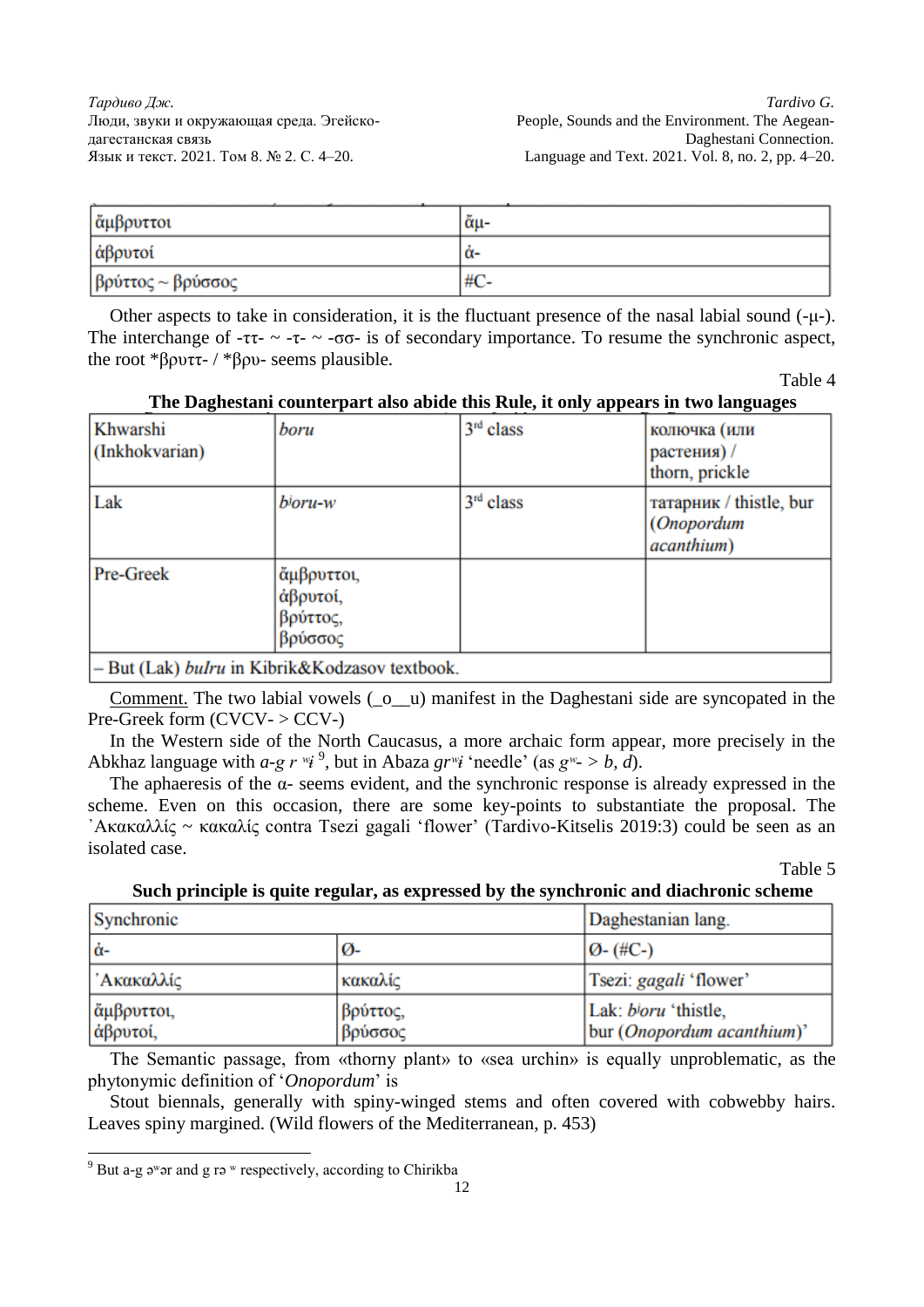or even better (Wild flower of Crete, p. 248)

Leaves dentate, pinnately-lobed or pinnate, with prickles.

The connection between plants and animals are also attested in κανθίων 'hedgehog'  $\lt$  κανθα ἀ ἄ 'thorn, thistle (*Acanthus*)'; and καλήφη, καλύφη 'stinging nettle, sea anemone'. Both of them ἀ ἀ share the common detail of a «thorny» element.

This detail is also an indication of a semantic passage, how a plant name – based on its characteristics – was applied to a sea animal. This kind of application is pretty common in glottochronology.

## **Inside the house**

Another word with ambiguous characteristics, where the original lexeme slightly changed due to climate reasons: μυχός 'the innermost place, interior, corner, hiding-place, storage room' (Iliad).

Furthermore, as Beekes stated "for the meaning in Homer see JHS 71 (1951): 203ff.".

For some reasons (listed below), the IE explanation is rejected by Beekes.

As a fourth series of stops (\*k<sup>h</sup>, etc.) is not assumed anymore, the genetic connection with Armenian *mxem* 'to immerse' (Frisk) is obsolete, but it was semantically doubtful anyway. The Germanic group of Old Norse *smjúga* 'to slip in', Middle High German *smiegen* 'to nestle' may theoretically derive from IE *\*smeug<sup>h</sup>* -, like Greek, but the Germanic words may also go back to *\*smeuk* and correspond to Old Church Slavonic *smyakati sᶒ* 'to drag on, cooper', Lithuanian *smùkti* 'to glide (away)', etc. Furnée 364 thinks that is Pre-Greek but without further arguments (see βυθός and Furnée 254). One argument could be the gloss βύσσαλοι, if it really belongs here, another, the gloss μοχοῖ · ἐντός with a vocalic interchange.

To take in consideration μυχοί and its definition

μυχοί · α καταδύσεις, ο νδότατοι και ἱ ἱ ἐ ἀ ἔ ἢ ὺ πόκρυφοι, λιμένες, κοιλότητες. σχατα. καιὺ ταὺ ποιήματα. ταὺ ἐσώτερα μέρη.

μυχοί 'deep end, harbour, hollow, interior'. In all respects, a synchronic conclusion is a root in \*μυχ-.

Even Chantraine explanation is not different from

Pas d'étymologie évidente pour ce terme expressif. Si l'ou pose un nom verbal signiflant quelque chose comme le fait de «se cacher» ou peut penser à mettre le radical *\*meuqh- / \*muqh-* en rapport avec l'Arménienne *mxem* «enfoncer, plonger dans», etc., ou aussi avec un groupe de mots germaniques […].

[No etyma for this expressive word. Perhaps a verbal root with the meaning of «to hide, to conceal» or a root in *\*meuqh- / \*muqh-* related to the Armenian mxem «to sink» or some Germanic words….]

The Daghestani languages offer a reliable wordlist related to.

Table 6

## **The Semantic explanation in the comment section**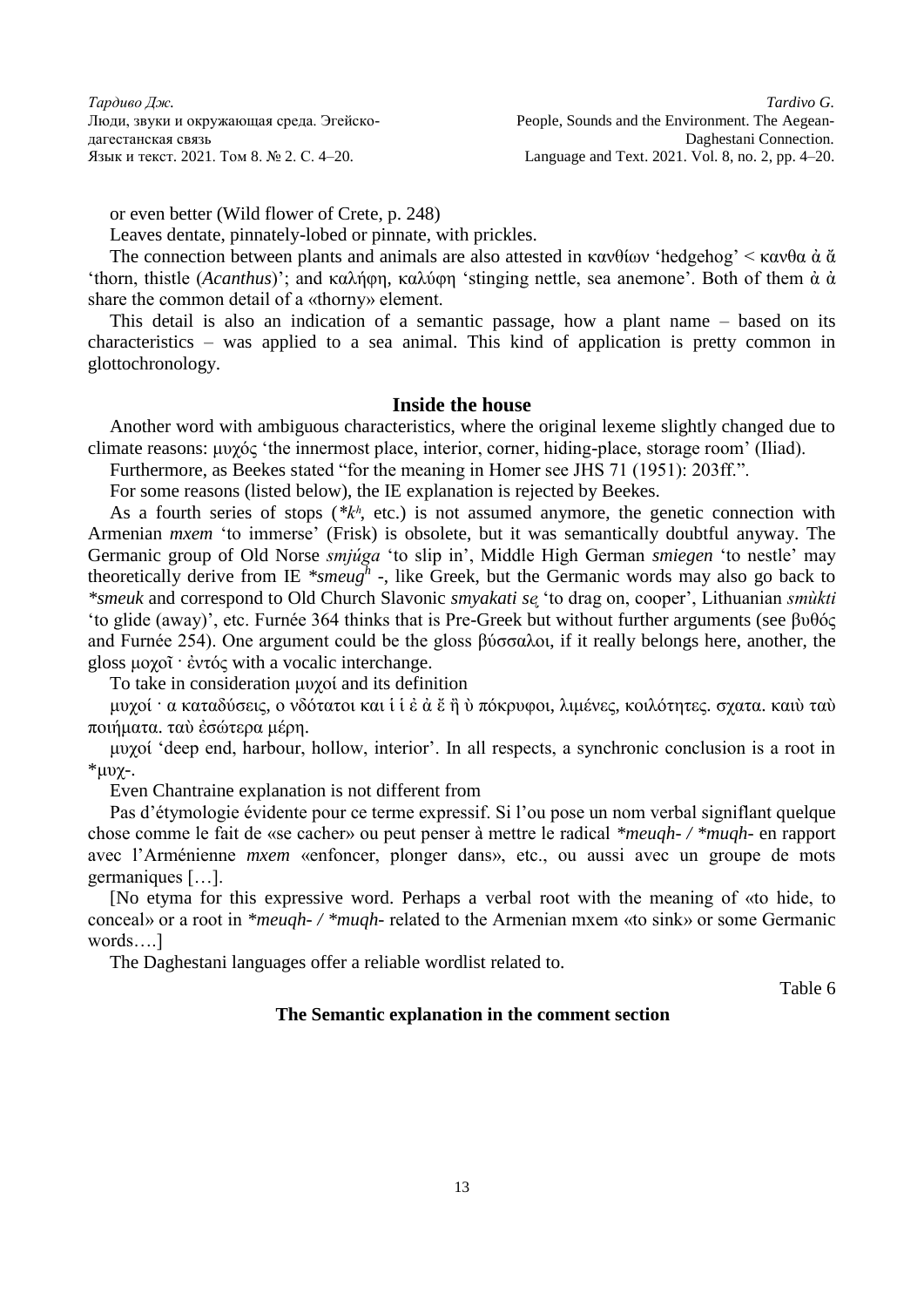| <b>Tsezi</b>                     | muxári                    | $4th$ class | камин, дымоход /<br>hearth, chimney |  |
|----------------------------------|---------------------------|-------------|-------------------------------------|--|
| <b>Bezhta</b>                    | múk'ol, mók'ol            | $3rd$ class | постель / bed                       |  |
| Akhwakh                          | mék'u                     | $3rd$ class | угол / corner                       |  |
| Tabasaran                        | múq', muq <sup>w</sup> ár | $2nd$ class | гнездо / nest                       |  |
| Darghin (Chirag)                 | muq'                      | $3rd$ class |                                     |  |
| Agul                             | mug                       |             |                                     |  |
| Lezghian                         | mig                       |             |                                     |  |
| Pre-Greek                        | μυχός                     |             |                                     |  |
| - In Tsezi (Mokoki) buxári 'ib'. |                           |             |                                     |  |

- Darghin 'rue340 3Meu / snake's nest'; also (Akusha) puga, (Urakhi) mug'a, (Kubachi) muga, (Kajtag) *meg* 'гнездо / nest'.

- In Tabasaran (Dubek) *múq'u* 'ib.'.

- Lezghian oblique forms: ERG. mik:áni, PLUR. mik:ári.

## Comment.

According to Soysal, the Hattic word *muḫa* (*muḫ* ?) or *muḫal* 'hearth [?]'. It might be included in the list; however, the doubtful translation is an obstacle to the connection.

The first step to consider is the 'hearth' in a very hot climate place. It will be a suicidal idea to have a fireplace inside the house, especially in the summertime. However, as Willets wrote "A house in the Middle Neolithic level 3 at Knossos had a room about 5m square, a door in one corner and a low platform in the corner furthest from the door, similar to the low sleeping platforms occasionally found in the Bronze Age palaces and houses. The walls seem to have been covered with clay plaster. The floor of beaten earth had a hearth sunk in the middle"  $10$ .

The description of 'a hearth sunk in the middle' is spotted also in the Anatolian area, as illustrated by Sagona&Zimansky with "After the first collapse of the wall residents built a circular freestanding house that was constructed entirely of mud bricks. An almost complete refit of an obsidian pebble reconstituted from the flakes collected on the floor demonstrates that stone working activities were clearly carried out in the house. In the centre of the house and built into the floor was a circular hearth that would have caught the eye as one entered the doorway on the western side<sup> $11$ </sup>; a building technique already in use in the ancient Caucasus, as the excavations reveal that "The central wooden post was a common feature already in the early trans-Caucasian 1 period, and is well exemplified at Kvatskhelebi, where there was also a hearth beside the post. The need for the central post largely depends on the diameter of the houses, those at Shengavit, not all of this first period, being of six to eight meters. At Kültepe II there was a wide divergence, from little more than a hut (3.50 m.) to as much as 13 m. in diameter: here too were the central post, hearths and ovens […].

The importance of the hearth has been much emphasized, especially at Kvatskhelebi, where, it has been suggested, the fire razed the village to the ground probably happened at the time when the inhabitants were enacting an important ritual centred round each family hearth.

 $10$  Willets, pp. 44-45; see Bibliography

<sup>&</sup>lt;sup>11</sup> Sagona&Zimansky, p. 164; see Bibliography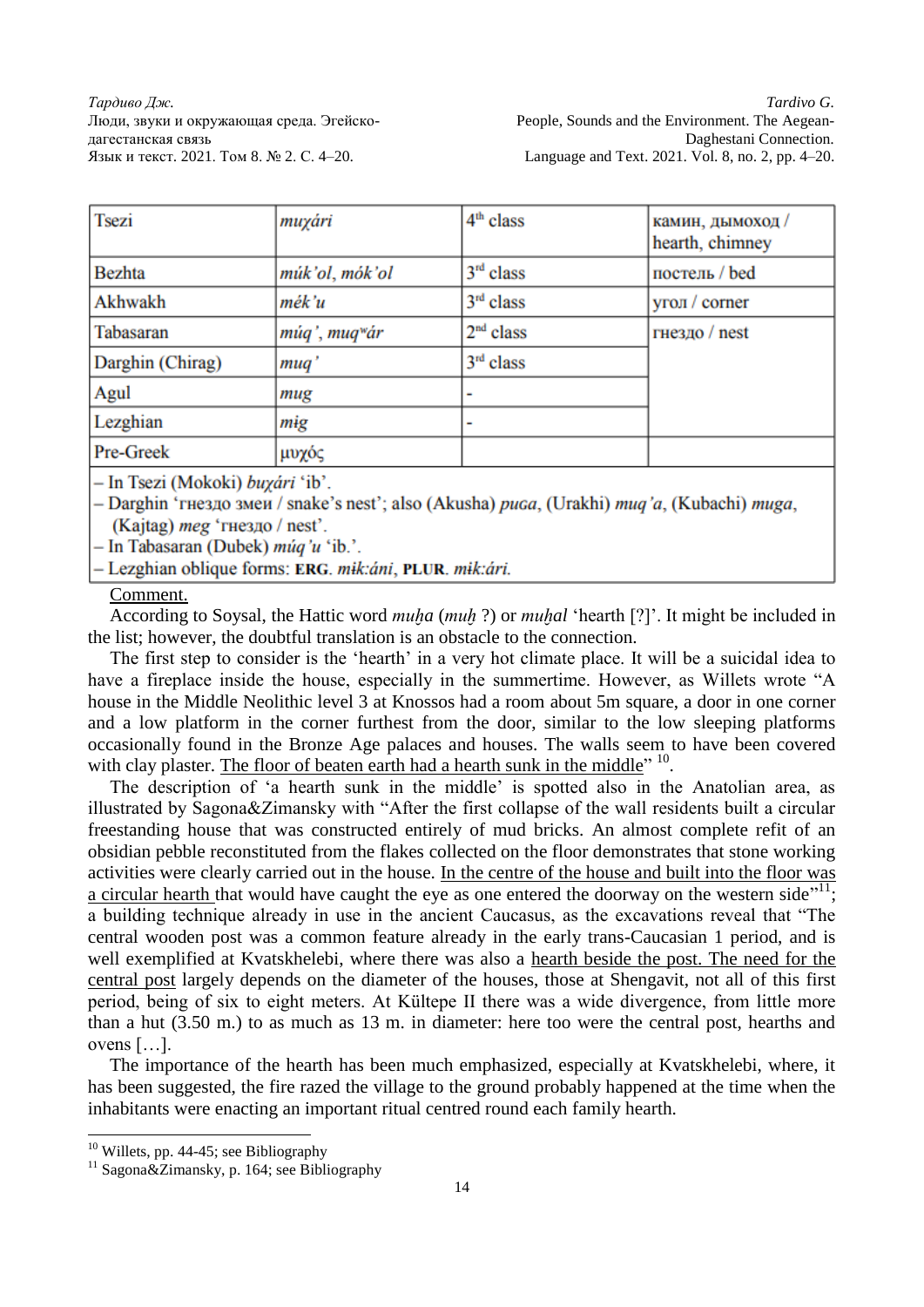A factor supporting this suggestion is the decoration lavished on the portable hearths and stands which are so distinctive a feature of the whole Early Trans-Caucasian tradition. An altogether wider question is whether these portable hearths can in any way be compared with the 'horns of consacration' of Minoan Crete and their counterparts in the shrines excavated in the Early Bronze II levels (XVI-XIV) at Beycesultan, in south-western Anatolia<sup>"12</sup>.

From the archaeological descriptions of a wider area, such as Aegean, Anatolian and Caucasian regions, the building technique shows the same configuration, a hearth situated in the middle, just behind the main post. Although, the main question waiting for a suitable response, and it is more likely that the «hearth» original denomination becoming a symbol of the centre, the "core" of the house in the Pre-Greek version; hence the Tsezi *muχári* preserve the original meaning, whilst in the Pre-Greek lost its main function, albeit it was in use as designation of the «innermost place, interior, corner». This semantic shift is pretty common among languages.

Needless to add that in antiquity, the house had a more simple and compact internal structure, so the inclusion of «bed» is easily explained by the custom of having a rough place to sleep close to the heath; also described as a «nest».

Furthermore, one part of the house was reserved for cultual reasons, and the "fire" always played an important role; especially for "spirit of the house (*домовой*)", as it was common beliefs that he lives in the hidden part of the building.

#### **Resume**

The article is basically divided in two parts, the beginning is dedicated to a theoretical framework solely based on some phonological parallels between Aegean and Daghestani languages.

It might be seen as a casual aspect that the same pattern is manifest on both sides; a pure coincidence and no more than that. Actually, the tendency to follow the same development is typical of languages sprouting from a common source. Let see within IE family, two geographically distant groups are showing the same pattern: Gaelic (Celtic group) and Armenian (Armenian group); both them  $p > 0$ -, like in *athair* and *h*  $u\eta$  *p* [hayr] 'father'.

The different phonological grid was already a signal of a non-IE language; and the parallel sample exposed here, far from being complete, is an attempt to start with. The tendency is a good signal of common roots, in spite of all the manifest problems, such as unwritten records by Caucasian languages; and whether it is possible to have one, like Greek alphabet for Pre-Greek words, the arbitrary use of the letters in order to render the correct sound is not so precise. This aspect of sound variations is not due to misspelling (except in a few cases), the case has more to do with the random transcription of unfamiliar sounds produced by the speakers; such as co-articulated sounds. The key factor is the preceding vowel, a very hard task to assess with an unknown phonological set. A good example is the Persian language written in Arabic alphabet.

As mentioned at the begin, the selected words have common traits. Their linearity is expressed by phonological analysis and historical semantic development. All the words listed here are phonologically reliable.

β-, as Chechen, Avar, Khwarshi and Bezhta *b-*

θ ~ τ in all Daghestani languages are *t'-/-t'*.

χ has a counterpart with *χ / q' / k'*.

In all respects, the phonological analysis – of the opposition – at the beginning is manifested in the sample. However, the  $\theta \hat{\alpha} \pi \tau \alpha$  case seem to contraddict the assumption of a linearity of sounds

 $12$  The peoples of the hills, p. 56; see Bibliography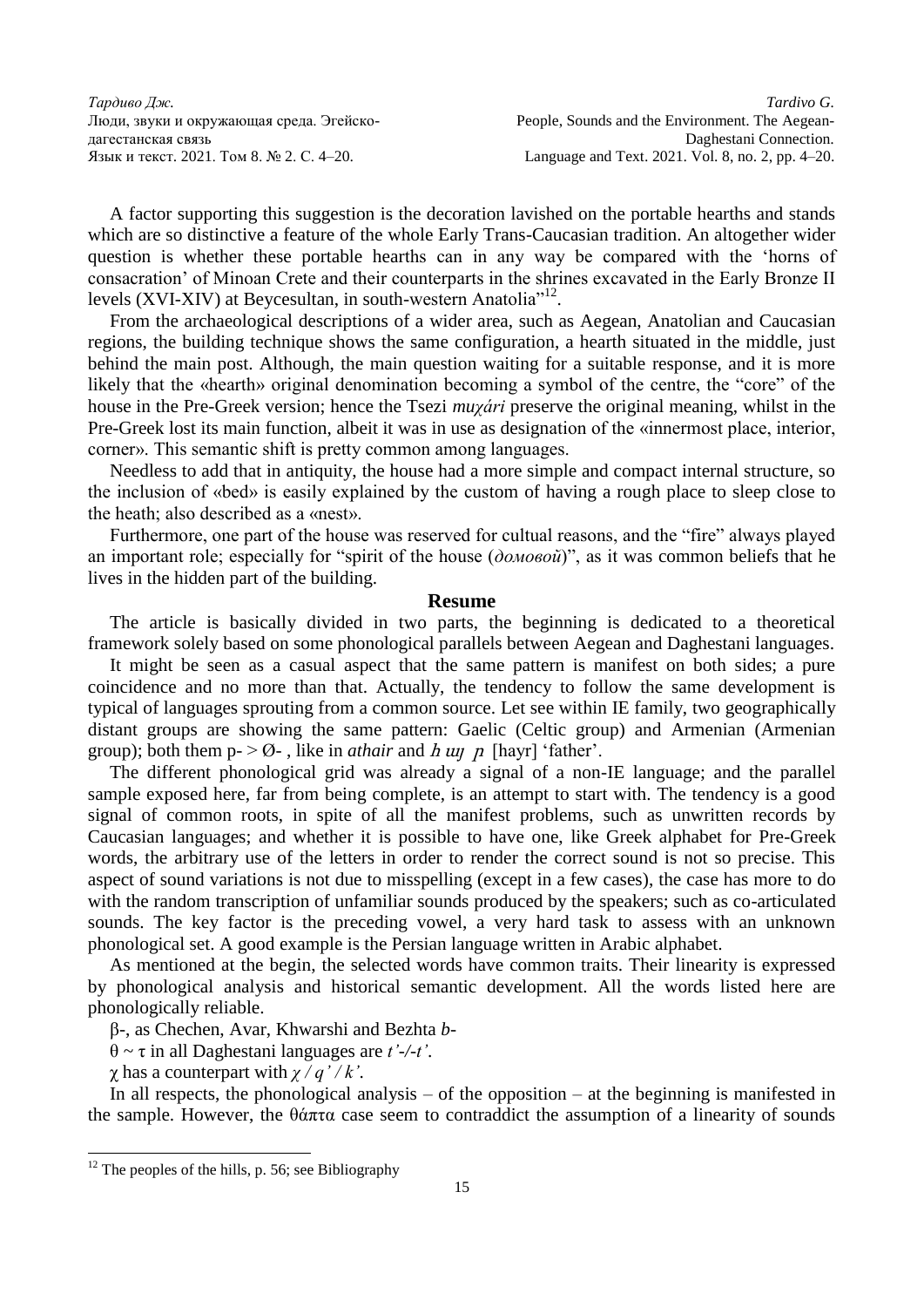correspondences; at the same time, it is not ignored the fact that a voiceless dentalveolar plosive affect the preceding bilabial sound  $(-\pi)$ , and obviously, the nasal sound in the Daghestani languages is harmonized to the dentalveolar consonant. Furthermore, the labialized environment is not abandoned in full, as the Lezghian in primis (*t'ʷ -*), and most of the other languages have a labial vowel  $(-0)$   $(u)$ .

#### **The historical aspect**

The second aspect to consider is Semantic development. The cases of  $\beta$ o  $\alpha$  and θάπτα, their  $\tilde{\upsilon}$ meaning are unaffected by the geochronological factor. Meanwhile, βρύσσος and μυχός shows an adaptation to the environment, from a phytonym to a marine animal with the same characteristics (βρύσσος); then, the «hearth» (μυχός) placed at centre of the house used in topological sense only.

Even in ancient times, despite the harsh environment and their level of technical knowledge, the communication between areas was not impossible. The sample listed here is a pale signal of how people moved from one place to another and – at the same time – their lexicon did not change it, actually, it went to an adaptation in the colonized place.

The archaeological description and the literary sources are also supportive of the Aegean-Caucasian common origin. Since the beginning of the language classifications, it was not always possible to rely on a simple linguistic database, the lack of evidence or a contradiction between word applications were unveiled by the support of other disciplines.

## **Conclusions**

The synchronic and diachronic perspective are less controversial that it might seem, they both abide to the same «regular sound change»; and some evidence is seen in the sample of a few words illustrated throughout the article.

The proposal is another Byzantine piece of the mosaic in the linguistic field. The consideration of several factors, such as archaeology, botanics, literary sources are supportive and explicative of the language dynamics, where the original words were adapted to the new environment.

#### *Литература*

1. *Генко А*. Табасаранско-Русский словарь. 2005. М.: Academia, 320 с.

2. *Гимбатова М.М.* Аварско-Русский словарь. 2006. М.: ДНЦ РАН, 2096 c.

3. *Гудава Т.Е*. Консонантизм Андийских языков. 1964. Т.: Изд-во Акад. наук Груз. ССР, 221 с.

4. *Джампаоло Т., Китселис Ф.* Прометей или Амирани. Обновленное исследование о догреческом субстрате и его происхождении [Электронный ресурс] // Язык и текст. 2019. Том 6. № 3. С. 56–69. DOI:10.17759/langt.2019060307

5. *Исаков И.А., Халилов М.Ш*. Гинухско-Русский словарь. 2005. М.: ДНЦ РАН, 617 с.

6. *Исаков И.А., Халилов М.Ш*. Гунзибско-Русский словарь. 2001. М.: Наука, 284 с.

7. *Исмаилова Э.И*. Русско-Рутульский словарь. 2011. М.: ИЯЛИ, 342 с.

8. *Кибрик А.Е., Кодзасов С.В*. Сопоставительное изучение Дагестанских языков. Глагол. 1990. М.: Изд-во МГУ, 225 с.

9. *Кибрик А.Е., Кодзасов С.В*. Сопоставительное изучение Дагестанских языков. Имя. Фонетика. 1990. М.: Изд-во МГУ, 366 с.

10. *Климов Г.А., Халилов М.Ш*. Словарь Кавказских языков. Сопоставление основной лексики. 2003. М.: Восточная литература, 510 с.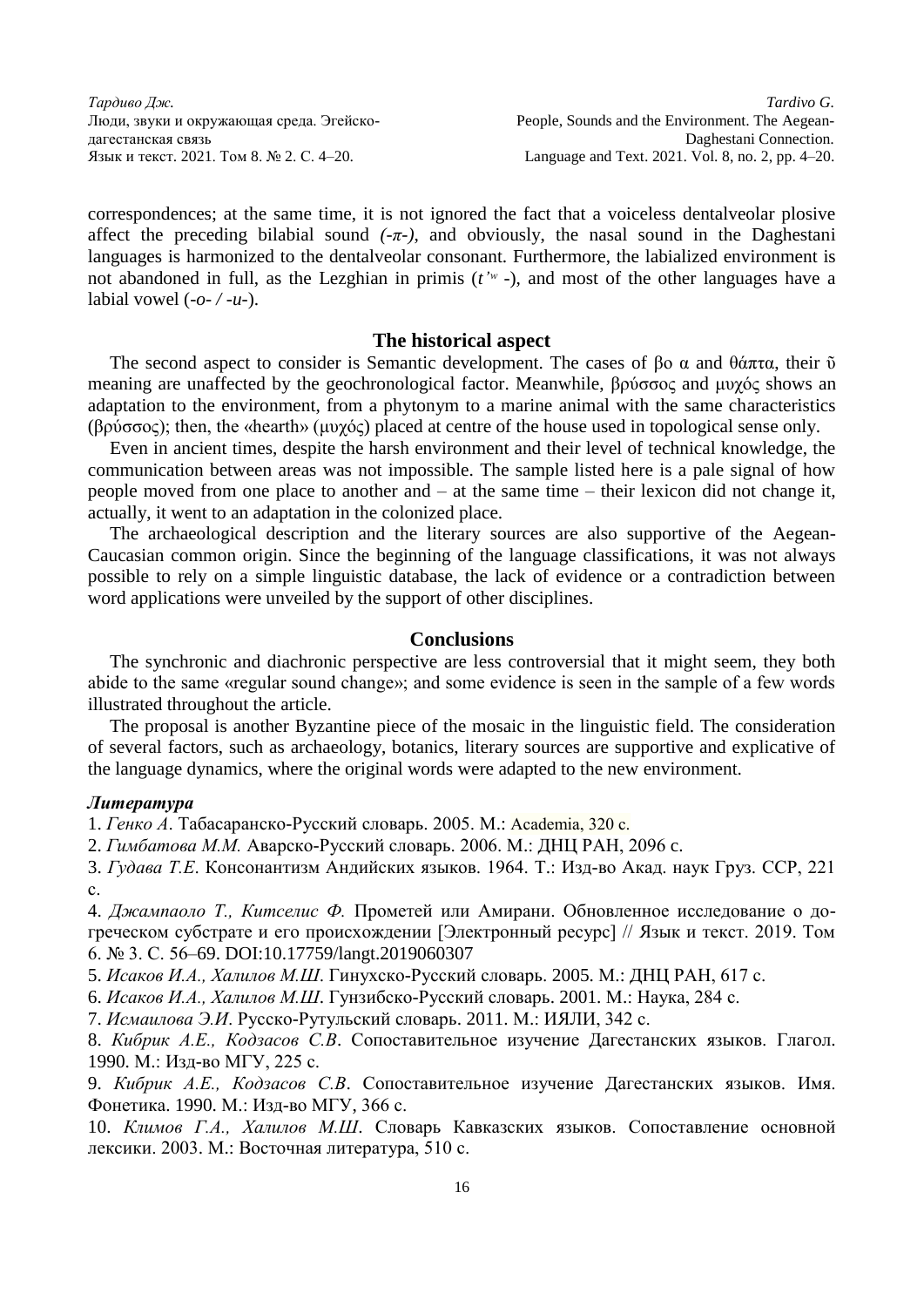- 11. *Магомедова М.И*. Диалектологический словарь Аварского языка. 2008. М.: Наука, 483 с.
- 12. *Магомедова П.Т.* Тиндийско-Русский словарь. 2003. М.: ДНЦ РАН, 618 с.
- 13. *Магомедова П.Т.* Чамалинско-Русский словарь. 1999. М.: Ин-т яз., лит. и искусства им. Г. Цадасы, 436 c.
- 14. *Магомедова П.Т., Абдулаева И.А*. Ахвахско-Русский словарь. 2007. М.: Изд-во ДНЦ РАН, 727 с.
- 15. *Мейланова У.А*. Будухско-Русский словарь. 1984. М.: Наука, 251 с.
- 16. *Мусаев С.М*. Лексика Даргинского языка (Сравнительно-исторический анализ). 1978. М.: Изд-во Дагестанского университета, 129 с.
- 17. *Рамазанов М.Р*. Агульско-Русский словарь. 2010. М.: Лотос, 710 с.
- 18. *Салимов Х.С*. Гагатлинский говор Андийского языка. 2010. М.: ИЯЛИ, 420 с.
- 19. *Талибов Б*. Сравнительная фонетика лезгинских языков. 1980. М.: Наука, 350 с.
- 20. *Талибов Б., Гаджиев М.* Лезгинско- Русский словарь. 1966. М.: Сов. Энциклопедия, 603 с.
- 21. *Тардиво Дж*. Лабиализация в эгейских и нахско-дагестанских языках [Электронный
- ресурс] // Язык и текст. 2020. Том 7. № 1. С. 109–120. doi:10.17759/langt.2020070111
- 22. *Хайдаков С.М*. Лакско-Русский словарь. 1962. М.: ГИС, 422 с.
- 23. *Хайдаков С.М.* Сравнительно-сопоставительный словарь Дагестанских языков. 1973. М.: Наука, 179 с.
- 24. *Халилов М.Ш*. Бежтинско-Русский словарь. 1985. М.: Ин-т яз., лит. и искусства им. Г. Цадасы, 418 с.
- 25. *Халилов М.Ш*. Цезско-Русский словарь. 1999. М.: Academia, 454 с.
- 26. *Ханмагомедов Б.Г-К., Шалбузов К.Т*. Табасаранско-Русский словарь. 2001. М.: Наука, 475 с.
- 27. *Чумакина М.Э., Corbett G.G., Brown D., Kuilliam, H.* Словарь Арчинского языка. 2007. М.: Серии б/и ЛАТИНИЦА, буква S, 410 с.
- 28. *Bartoli M*. Saggi di linguistica spaziale. 1945. T.: Vincenzo Bosa, 338 p.
- 29. *Beekes R.S.P*. Etymological dictionary of Greek. 2010. L.-B.: Brill, 930 p.
- 30. *Beekes R.S.P*. Pre-Greek. The Pre-Greek loans in Greek. 2017. L.-B.: Brill, 193 p
- 31. *Beekes R.S.P*. Pre-Greek: Phonology, morphology, lexicon. 2014. L.-B.: Brill, 181 p.
- 32. *Blamey M., Grey-Wilson C.* Wild flowers of the Mediterranean. A complete guide to the islands and the coastal regions. 2004. L.: Bloomsbury Publishing PLC, 560 p.
- 33. *Brown R.A.* Evidence for Pre-Greek speech on Crete from Greek alphabetic sources. 1985. A.: A.M. Hakkert, 408 p
- 34. *Burney C., Lang D.M*. The peoples of the hills. Ancient Ararat and Caucasus. 1971. L.: Weidenfeld and Nicolson, 336 p.
- 35. *Chantraine P*. Dictionnaire étymologique de la langue Grecque. Histoire des mots. 1968. P.: Klincksieck, 364 p.
- 36. *Chirikba V.A.* A dictionary of common Abkhaz. 1996. L.-B.: Brill, 142 p.
- 37. *Déniz A.A.* Linguistic notes on the Spartan γωγή· βούα and βουαγός/ βοαγός // Glotta; Zeitschrift Für Griechische Und Lateinische Sprache. 2012. Vol. 88. P. 9-30. DOI:10.2307/41756393
- 38. *Geiger B., Kuipers A.H.* Peoples and languages of the Caucasus. A synopsis. Aja's Gravenhage 1959. The H.: 'S-Gravenhage: Mouton & Co, 79 p.
- 39. *Klimov A*. Lexikalische Zeugnisse ältester indoeuropäisch-kartwelischer Kontakte // Sprachen Kaukasiens. 1984. J.: Friedrich-Schiller, 120 p.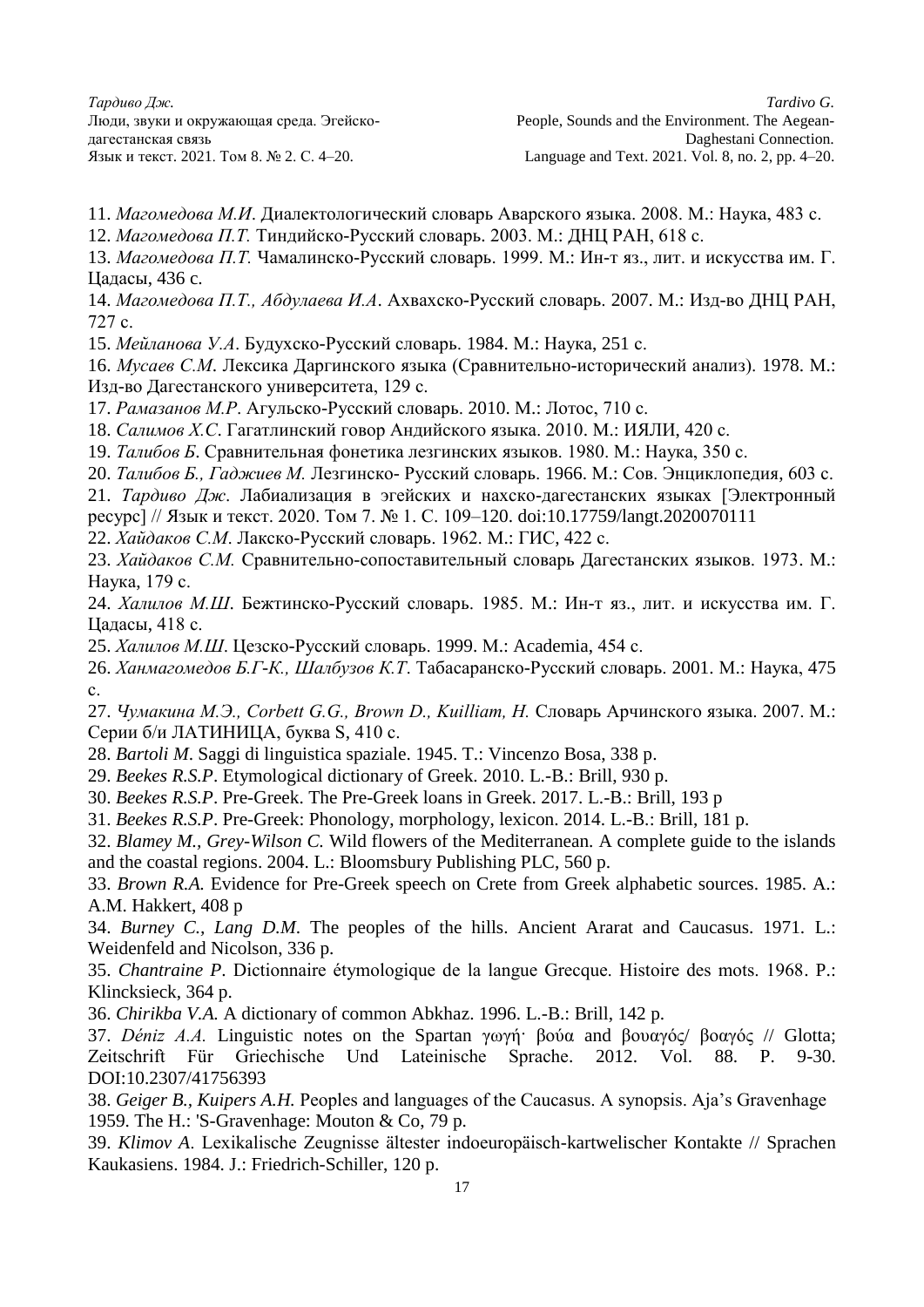40. *Liddell S.J*. A Greek-English lexicon. 1996. O.: Clarendon Press, 2011 p.

41. *Mallory J.P., Adams D.Q.* The Oxford introduction to Proto-Indo-European and the Proto- Indo-European world. 2006. O.: Oxford University Press, 731 p.

42. *Sagona A., Zimansky P*. Ancient Turkey. 2009. L.-N.Y.: Routledge, 420 p.

43. *Sfikas G*. Wild flowers of Crete. 2005. A.: Gardners Books, 310 p.

44. *Soysal O*. Hattischer Wortschatz in heithitischer Textüberlieferung. 2004. L.-B.: Brill, 1029 p.

*45. Tsaroïeva M.* Racines mésopotamiennes et anatoliennes des Ingouches et des Tchétchènes. 2008. P.: Riveneue editors, 329 p.

46. *Viredaz R*. Arcadien βουσος, laconien βουα // Museum Helveticum. 1992. Vol. 49. № 4. P. 217- 222. URL: https://www.jstor.org/stable/24817901 (дата обращения: 08.04.2021).

47. *Willets R.* The civilization of ancient Crete. 1976. N.Y.: University of California Press, 299 p.

## *References*

1. Genko A. Tabasaransko-Russkii slovar'. 2005. Moscow: Academia, 320 p. (In Russ.).

- 2. Gimbatova M.M. Avarsko-Russkii slovar'. 2006. Makhachkala: DNTs RAN, 2096 p. (In Russ.).
- 3. Gudava T.E. Konsonantizm Andiiskikh yazykov. 1964. Tbilisi: Publ. Akad. nauk Gruz. SSR, 221 p. (In Russ.).

4. Dzhampaolo T., Kitselis F. Prometei ili Amirani. Obnovlennoe issledovanie o do-grecheskom substrate i ego proiskhozhdenii. *Yazyk i tekst=Language and Text*, 2019. Vol. 6, no. 3, pp. 56–69. DOI:10.17759/langt.2019060307 (In Russ.).

5. Isakov I.A., Khalilov M.Sh. Ginukhsko-Russkii slovar'. 2005. Makhachkala: DNTs RAN, 617 p. (In Russ.).

6. Isakov I.A., Khalilov M.Sh. Gunzibsko-Russkii slovar'. 2001. Moscow: Nauka, 284 p. (In Russ.). 7. Ismailova E.I. Russko-Rutul'skii slovar'. 2011. Makhachkala: IYaLI, 342 p. (In Russ.).

8. Kibrik A.E., Kodzasov S.V. Sopostavitel'noe izuchenie Dagestanskikh yazykov. Glagol. 1990. Moscow: Publ. MGU, 225 p. (In Russ.).

9. Kibrik A.E., Kodzasov S.V. Sopostavitel'noe izuchenie Dagestanskikh yazykov. Imya. Fonetika. 1990. Moscow: Publ. MGU, 366 p. (In Russ.).

10. Klimov G.A., Khalilov M.Sh. Slovar' Kavkazskikh yazykov. Sopostavlenie osnovnoi leksiki. 2003. Moscow: Vostochnaya literatura, 510 p. (In Russ.).

11. Magomedova M.I. Dialektologicheskii slovar' Avarskogo yazyka. 2008. Moscow: Nauka, 483 p. (In Russ.).

12. Magomedova P.T. Tindiisko-Russkii slovar'. 2003. Makhachkala: DNTs RAN, 618 p. (In Russ.).

13. Magomedova P.T. Chamalinsko-Russkii slovar'. 1999. Makhachkala: In-t yaz., lit. i iskusstva im. G. Tsadasy, 436 p. (In Russ.).

14. Magomedova P.T., Abdulaeva I.A. Akhvakhsko-Russkii slovar'. 2007. Makhachkala: Publ. DNTs RAN, 727 p. (In Russ.).

15. Meilanova U.A. Budukhsko-Russkii slovar'. 1984. Moscow: Nauka, 251 p. (In Russ.).

16. Musaev S.M. Leksika Darginskogo yazyka (Sravnitel'no-istoricheskii analiz). 1978. Makhachkala: Publ. Dagestanskogo universiteta, 129 p. (In Russ.).

17. Ramazanov M.R. Agul'sko-Russkii slovar'. 2010. Makhachkala: Lotos, 710 p. (In Russ.).

18. Salimov Kh.S. Gagatlinskii govor Andiiskogo yazyka. 2010. Makhachkala: IYaLI, 420 p. (In Russ.).

19. Talibov B. Sravnitel'naya fonetika lezginskikh yazykov. 1980. Moscow: Nauka, 350 p. (In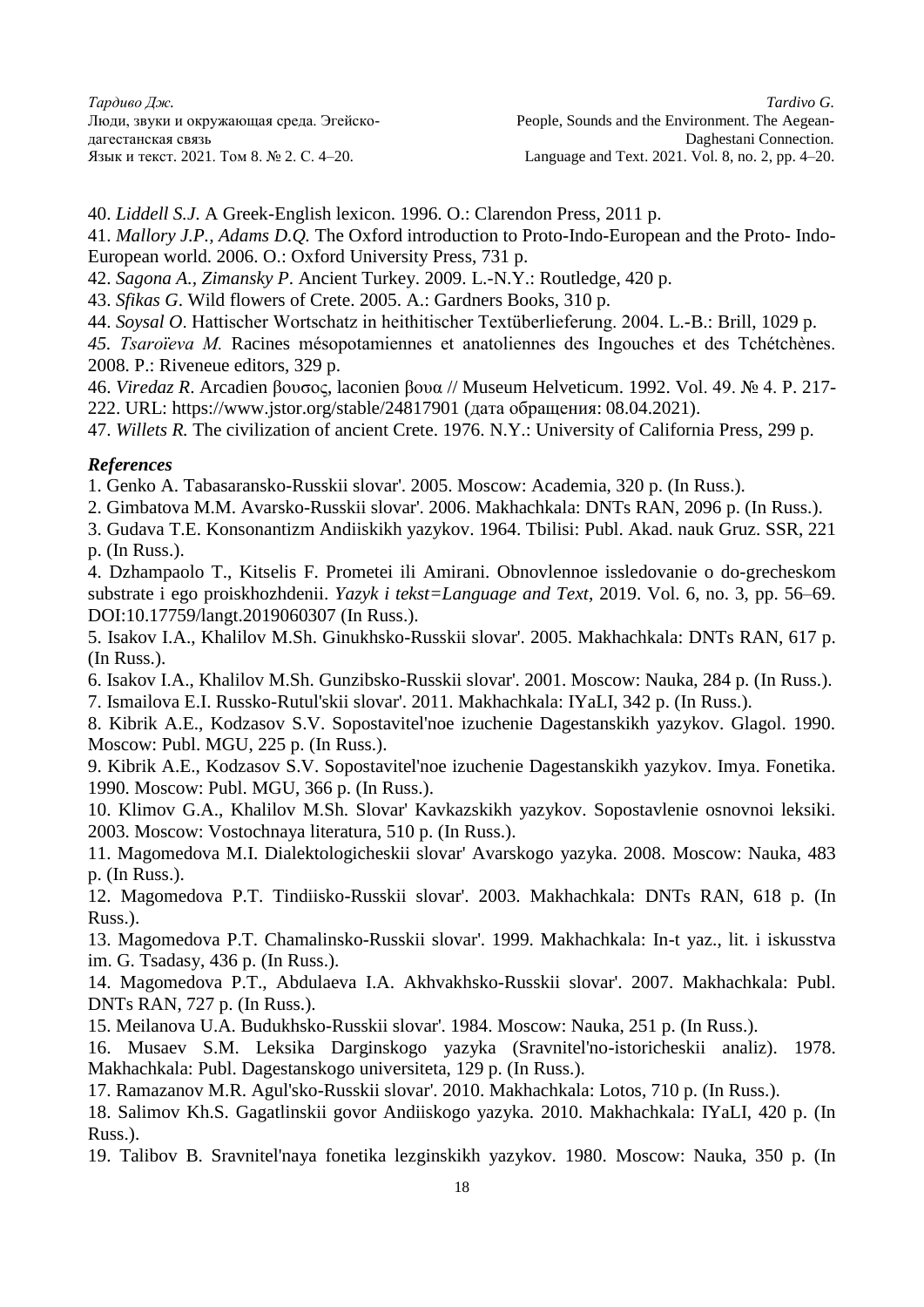Russ.).

20. Talibov B., Gadzhiev M. Lezginsko- Russkii slovar'. 1966. Moscow: Sov. Entsiklopediya, 603 p. (In Russ.).

21. Tardivo Dzh. Labializatsiya v egeiskikh i nakhsko-dagestanskikh yazykakh. *Yazyk i tekst=Language and Text*, 2020. Vol. 7, no. 1, pp. 109–120. DOI:10.17759/langt.2020070111

22. Khaidakov S.M. Laksko-Russkii slovar'. 1962. Moscow: GIS, 422 p. (In Russ.).

23. Khaidakov S.M. Sravnitel'no-sopostavitel'nyi slovar' Dagestanskikh yazykov. 1973. Moscow: Nauka, 179 p. (In Russ.).

24. Khalilov M.Sh. Bezhtinsko-Russkii slovar'. 1985. Makhachkala: In-t yaz., lit. i iskusstva im. G. Tsadasy, 418 p. (In Russ.).

25. Khalilov M.Sh. Tsezsko-Russkii slovar'. 1999. Moscow: Academia, 454 p. (In Russ.).

26. Khanmagomedov B.G-K., Shalbuzov K.T. Tabasaransko-Russkii slovar'. 2001. Moscow: Nauka, 475 p. (In Russ.).

27. Chumakina M.E., Corbett G.G., Brown D., Kuilliam, H. Slovar' Archinskogo yazyka. 2007. Makhachkala: Serii b/i LATINITsA, bukva S, 410 p. (In Russ.).

28. Bartoli M. Saggi di linguistica spaziale. 1945. Torino: Vincenzo Bosa, 338 p.

29. Beekes R.S.P. Etymological dictionary of Greek. 2010. Leiden-Boston: Brill, 930 p.

30. Beekes R.S.P. Pre-Greek. The Pre-Greek loans in Greek. 2017. Leiden-Boston: Brill, 193 p

31. Beekes R.S.P. Pre-Greek: Phonology, morphology, lexicon. 2014. Leiden-Boston: Brill, 181 p.

32. Blamey M., Grey-Wilson C. Wild flowers of the Mediterranean. A complete guide to the islands and the coastal regions. 2004. London: Bloomsbury Publishing PLC, 560 p.

33. Brown R.A. Evidence for Pre-Greek speech on Crete from Greek alphabetic sources. 1985. Amsterdam: A.M. Hakkert, 408 p

34. Burney C., Lang D.M. The peoples of the hills. Ancient Ararat and Caucasus. 1971. London: Weidenfeld and Nicolson, 336 p.

35. Chantraine P. Dictionnaire étymologique de la langue Grecque. Histoire des mots. 1968. Paris: Klincksieck, 364 p.

36. Chirikba V.A. A dictionary of common Abkhaz. 1996. Leiden-Boston: Brill, 142 p.

37. Déniz A.A. Linguistic notes on the Spartan γωγή· βούα and βουαγός/ βοαγός. *Glotta; Zeitschrift Für Griechische Und Lateinische Sprache*. 2012. Vol. 88, pp. 9-30. DOI:10.2307/41756393

38. Geiger B., Kuipers A.H. Peoples and languages of the Caucasus. A synopsis. Aja's Gravenhage 1959. The Hague: 'S-Gravenhage: Mouton & Co, 79 p.

39. Klimov A. Lexikalische Zeugnisse ältester indoeuropäisch-kartwelischer Kontakte. *Sprachen Kaukasiens*, 1984. Jena: Friedrich-Schiller, 120 p.

40. Liddell S.J. A Greek-English lexicon. 1996. Oxford: Clarendon Press, 2011 p.

41. Mallory J.P., Adams D.Q. The Oxford introduction to Proto-Indo-European and the Proto- Indo-European world. 2006. Oxford: Oxford University Press, 731 p.

42. Sagona A., Zimansky P. Ancient Turkey. 2009. London-New York: Routledge, 420 p.

43. Sfikas G. Wild flowers of Crete. 2005. Athens: Gardners Books, 310 p.

44. Soysal O. Hattischer Wortschatz in heithitischer Textüberlieferung. 2004. Leiden-Boston: Brill, 1029 p.

45. Tsaroïeva M. Racines mésopotamiennes et anatoliennes des Ingouches et des Tchétchènes. 2008. Paris: Riveneue editors, 329 p.

46. Viredaz R. Arcadien βουσος, laconien βουα. *Museum Helveticum*, 1992. Vol. 49, no. 4, pp. 217- 222. Available at: https://www.jstor.org/stable/24817901 (Accessed 08.04.2021).